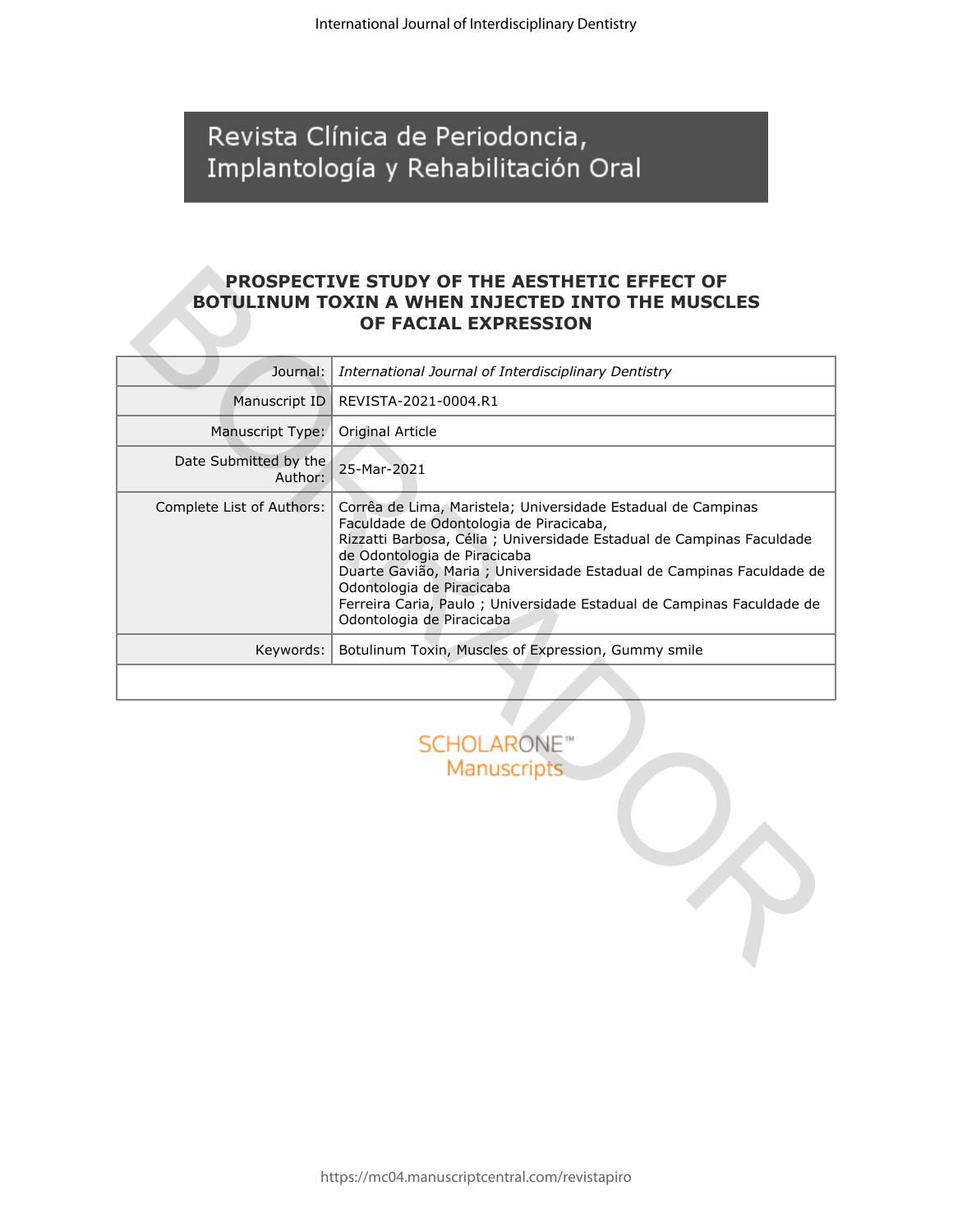$\mathbf{1}$  $\overline{2}$  $\overline{3}$  $\overline{4}$  $\overline{7}$  $\mathsf{Q}$ 

# **PROSPECTIVE STUDY OF THE AESTHETIC EFFECT OF BOTULINUM TOXIN A WHEN INJECTED INTO THE MUSCLES OF FACIAL EXPRESSION**

#### **ABSTRACT**

Formally staty statated the distribution index was defined in performally stated the conduction of the South Ata were analyzed using the Friedmalpha=0.05). The results showed that a silar in all muscles with high level of Botulinum neurotoxin A (BoNT-A) causes an anticholinergic effect on neuronal fibers, which control muscle contraction and autonomic disorders. Thus, it has been widely used in facial aesthetics, decreasing the action of motor muscles and consequent wrinkles. This preliminary study evaluated the effect of BoNT-A in 77 patients, the treatment satisfaction index was defined in percentage (from 0% to 100%). The evaluation was carried out on 15th, 30th, 60th, 90th, and 180th days after BoNT. The data were analyzed using the Friedman, Student t, Mann-Whitney test with t (alpha=0.05). The results showed that at 15th and 30th days the scores were similar in all muscles with high level of satisfaction and until 90th days the scores decreased significantly for Corrugator supercilii 79.38%, Occipitofrontalis 71.46%, Orbicularis oculi 70.43%; but the satisfaction was good. At 180 days, there was a drop in effectiveness in all treated muscles since the scores decreased significantly, showing low satisfaction by the participants. This study demonstrated that the BoNT-A had attested satisfaction effect by participants for up to 90th days, but at 180th days the satisfaction was low. In the comparative analyzes between women under 40 and over 40 years of age, there was no significant differences. fibers, which control muscle contraction and autonomic disorders. Thus, it has<br>been widely used in facial aesthetics, decreasing the action of motor muscles and<br>consequent wrinkles. This preliminary study evaluated the eff

**Keywords:** Botulinum Toxin, Muscles of Expression, Facial Aesthetic, Gummy smile.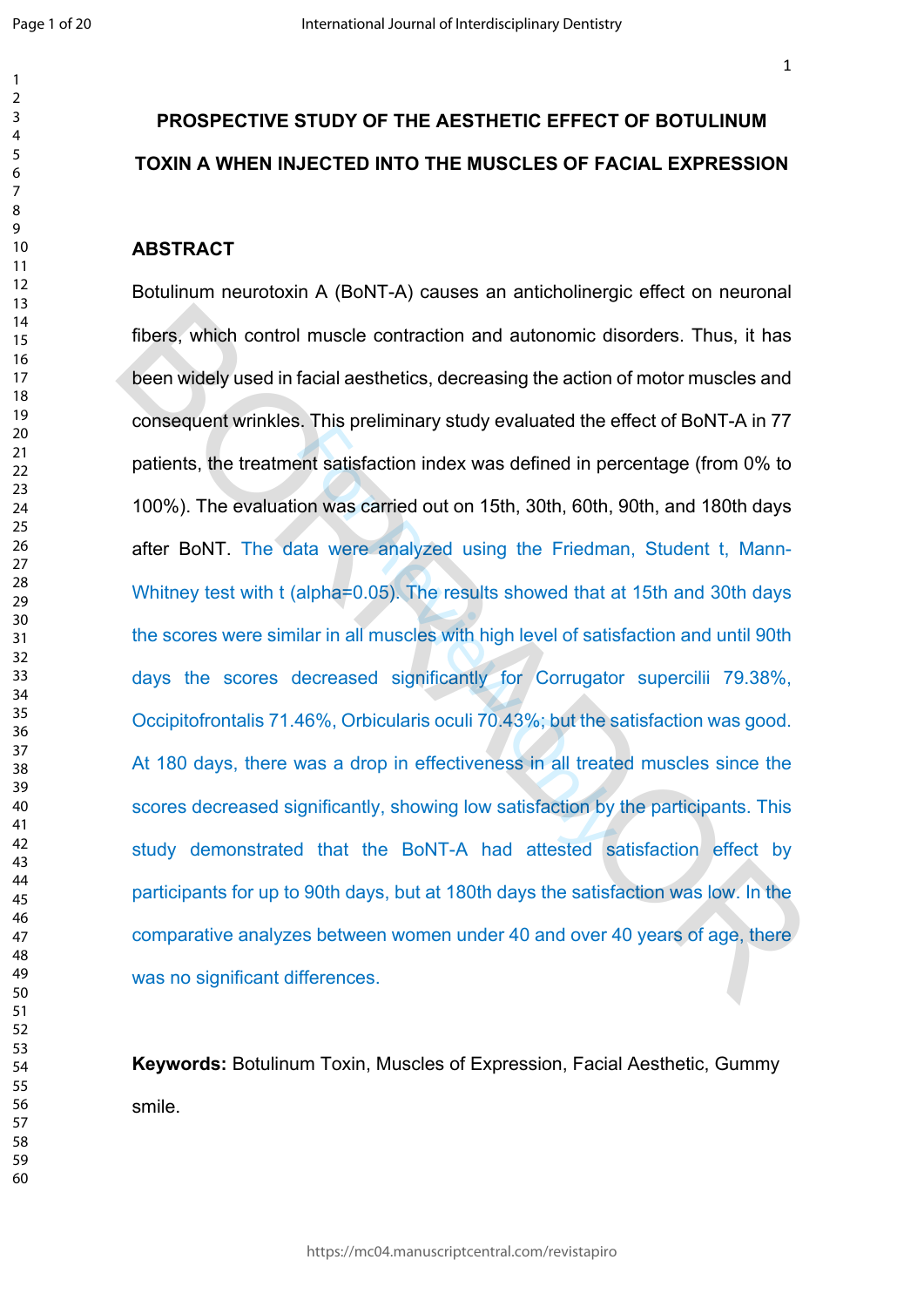### **INTRODUCTION**

Botulinum neurotoxin A (BoNT-A) is a product derived from the anaerobic bacterium *Clostridium botulinum*(1). At low concentrations, BoNT-A enters the nerve endings, cleaving and inactivating the synaptosomal associated proteins 25 (SNAP-25) that are essential for the acetylcholine release, a neurotransmitter that acts on muscle contraction<sup>(2,3)</sup>. By temporarily reducing muscular contraction, BoNT-A prevents the formation of lines and rhytids. It also decreases the hyperactive muscle behavior. This aspect composes BoNT-A as a good option for facial aesthetic rejuvenation. BoNT-A is currently the most used material to reduce hyperkinetic facial lines, with techniques that injects this toxin into the muscles of facial expression $(4)$ .

behavior. This aspect composes BoN<br>ejuvenation. BoNT-A is currently the n<br>facial lines, with techniques that injec<br>oression<sup>(4)</sup>.<br>of the BoNT-A effect is one of the r<br>netic treatment. BTX-A duration and<br>st of them can be c The duration of the BoNT-A effect is one of the main determinants of efficacy in an aesthetic treatment. BTX-A duration and efficacy depends on several factors, most of them can be controlled by the professional in order to obtain better results. Factors such as dosage, patient's metabolism, anatomical characteristics of the treated muscle, point and angle of injection, dilution techniques, and injection protocols may affect the duration of the BoNT-A effect<sup>(5)</sup>. Although the molecular mechanism underlying the duration of BoNT-A remains unknown, the toxin remains in the nerve terminal for months<sup>(6)</sup> and this aspect may determine the duration of its effect $(7)$ . 25 (SNAP-25) that are essential for the acetylcholine release, a neurotransmitter<br>that acts on muscle contraction<sup>(2,3)</sup>. By temporarily reducing muscular contraction,<br>BoNT-A prevents the formation of lines and rhytids. I

The clinical effects of BoNT-A can last for 30 days up to 6 months<sup>(8)</sup>. However, data available in the literature regarding the efficacy and duration of BoNT-A effects on the muscles of facial expression are still controversial, and they do not address experimental criteria that define its usage protocol, especially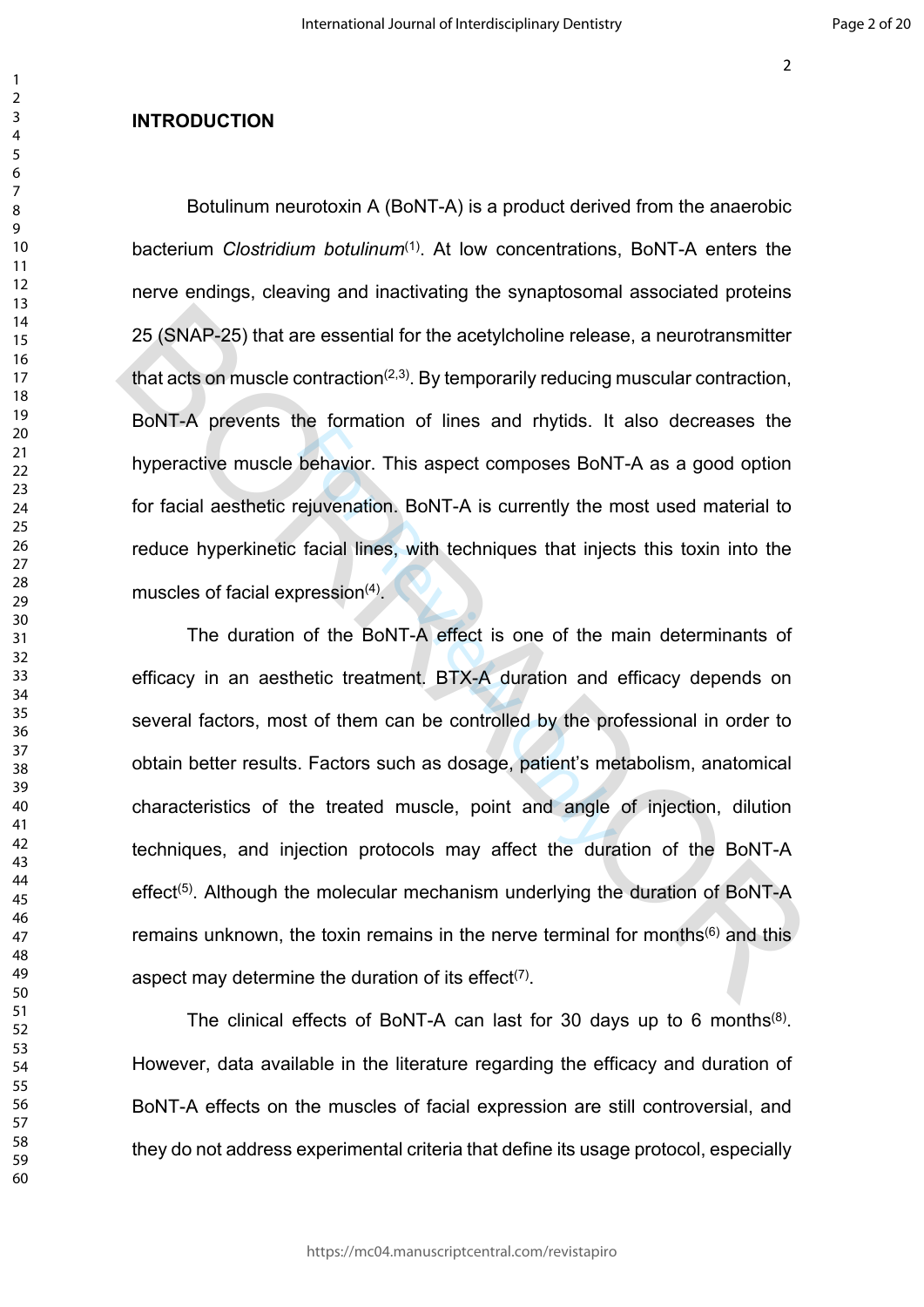$\mathbf{1}$  $\overline{2}$  $\overline{3}$  $\overline{4}$  $\overline{7}$  $\mathsf{Q}$ 

regarding to the patient's satisfaction as a function of the duration of action<sup>(9)</sup>. Thus, this study estimated the patient satisfaction index in relation to the aesthetic effect of BoNT-A as a function of its duration of action. Furthermore, the possible influence of age was also considered.

#### **MATERIALS AND METHODS**

Experience the International Council for Harmonic Sinki Declaration, under the approval by<br>JNICAMP #60121116.1.0000.5418. All<br>study signed an informed consent form.<br>longitudinal clinical study conducte<br>ses in the Faculdade This preliminary prospective study was conducted in accordance with the recommendations of the International Council for Harmonisation and the principles of the Helsinki Declaration, under the approval by the Research Ethics Committee of FOP/UNICAMP #60121116.1.0000.5418. All subjects that agreed to participate in the study signed an informed consent form. This study consisted of a prospective longitudinal clinical study conducted at the Clinic of Specialization Courses in the Faculdade de Odontologia de Piracicaba – FOP, in 2016 and 2017. MATERIALS AND METHODS<br>
This preliminary prospective study was conducted in accordance with the<br>
recommendations of the International Council for Harmonisation and the<br>
principles of the Helsinki Declaration, under the appr

Inclusion criteria were female patients, aged from 18 to 72 years (mean age 45±12.6 years), presenting hyperkinetic facial lines from moderate to severe indicated for correction by BoNT-A injection and/or gummy smile with muscular origin, without any systemic alteration or contraindication to the use of botulinum toxin. Pathologies that compromised the stomatognathic system, trigeminal neuralgia, signs of ptosis, pathological decrease in muscle activity, facial surgeries, aesthetic treatments in the past 12 months with botulinum neurotoxin type A, patients who received plastic or orthognathic surgery were considered as exclusion criteria. The final smaple was composed of 77 patients.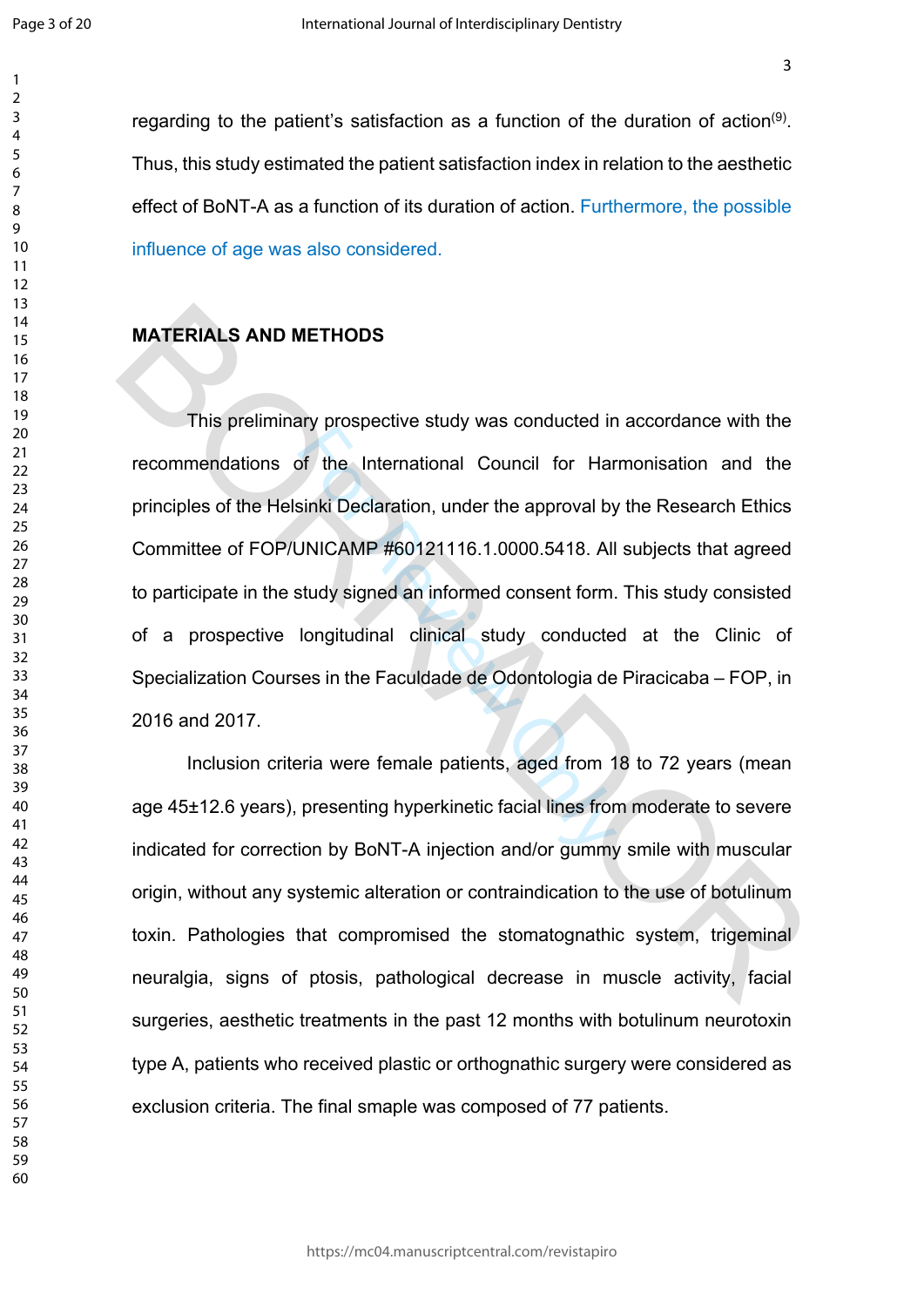The BoNT-A used was Botox® 100U (Allergan do Brasil, Guarulhos, São Paulo, Brazil), reconstituted in 2 mL of saline solution at 0.9%(2). The injection procedure followed the manufacturer's instructions presented in the package insert. The injections were performed by a professional duly trained in these procedures. Facial regions, dosages, and injection techniques adopted were in agreement with the literature, as presented in Table 1.

# **(TABLE 1)**

-up was carried out at 15, 30, 60, 90<br>At each follow-up meeting, patients<br>tcome of the treatment. To measure the<br>in this period, patients issued their an:<br>arred in percentage numbers ranging fre<br>worst possible result, and Patient follow-up was carried out at 15, 30, 60, 90, and 180 days after BoNT-A injection. At each follow-up meeting, patients reported their selfperception to the outcome of the treatment. To measure the rate of satisfaction with the treatment in this period, patients issued their answers using a verbal analog scale measured in percentage numbers ranging from 0% to 100%, with 0% representing the worst possible result, and 100%, the best possible result. agreement with the literature, as presented in Table 1.<br>
(TABLE 1)<br>
Patient follow-up was carried out at 15, 30, 60, 90, and 180 days after<br>
BoNT-A injection. At each follow-up meeting, patients reported their self-<br>
perce

The questions were formulated by the same rater who sought to inquire aspects related to the presence of wrinkles, quality of the skin regarding elasticity, softness, brightness, and firmness. At the end, patients indicated a percentage value for their satisfaction index. These parameters were observed equally throughout the evaluation period, considering the facial regions treated.

After data collection, the information was compiled, inserted in tables, and submitted to statistical analysis. The analysis was performed by comparing linked sample data, that is, when the same individual is evaluated more than once. First, the data from the total sample were compared between the evaluation days. In addition, two age groups were formed to verify for possible differences due to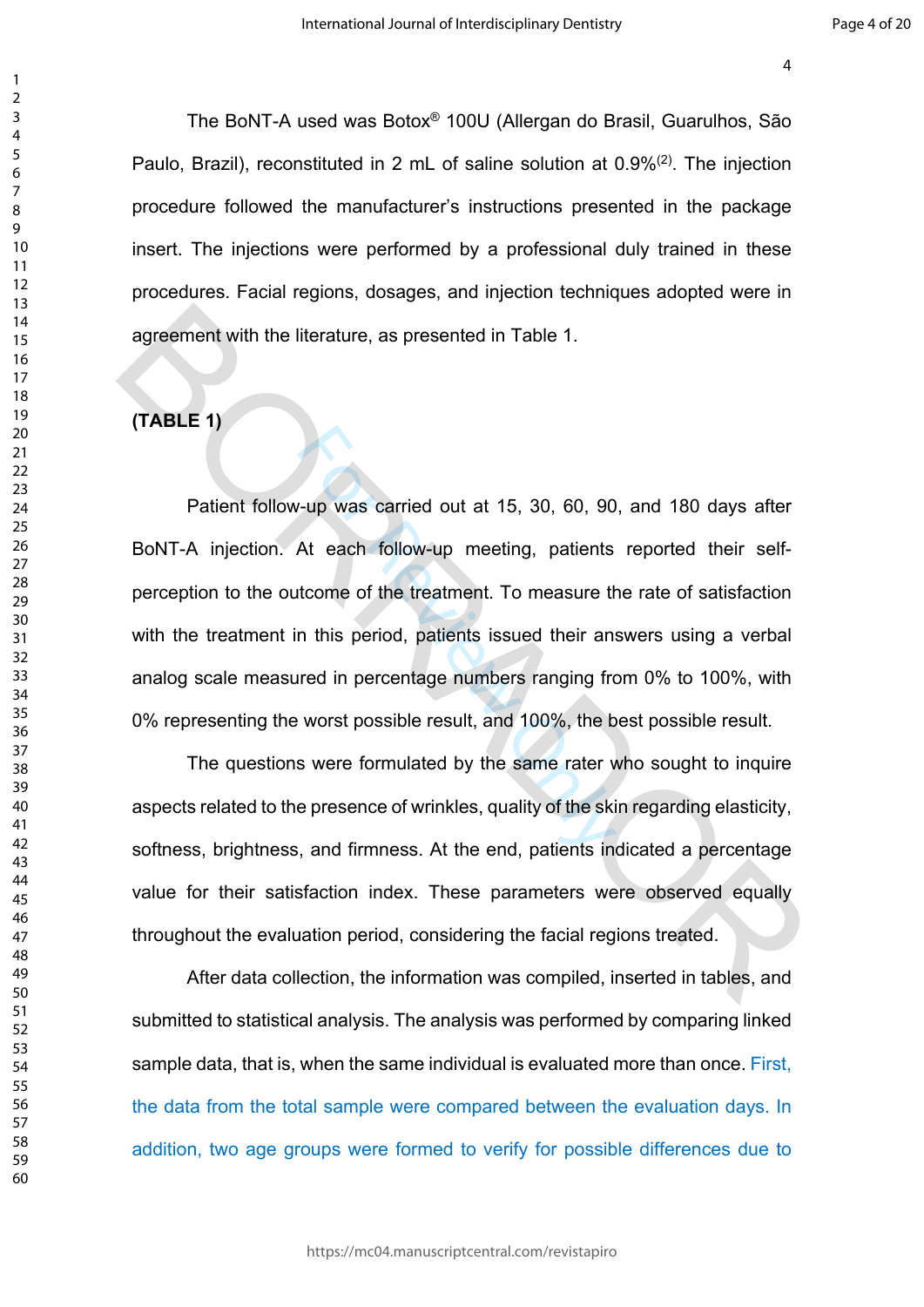$\mathbf{1}$  $\overline{2}$  $\overline{3}$  $\overline{4}$  $\overline{7}$ 

physiological reasons, the first consisting of women under 40 years of age and the other of women over 40 years of age. Moreover, the scores were correlated with age.

The Sigmaplot 14.0 software (Systat Software Inc., San Jose, CA, USA) was used for all statistical analysis. A 0.05 alpha significance level was considered. Friedman test for comparisons between evaluation days was applied, as well as T-test and Mann-Whitney test for comparisons between groups. Moreover, the correlation between age and patients' satisfaction scores was calculated using Spearmann coefficient.

#### **RESULTS**

For Concludent Detriction, age and patients<br>of Spearmann coefficient.<br>the data analyses, significant difference<br>scores during the follow-up periods (p-<br>eated. From 15 to 30 days post-operation<br>ses of treatment satisfaction According to the data analyses, significant differences occurred between patients' satisfaction scores during the follow-up periods (p<0.0001), considering each facial region treated. From 15 to 30 days post-operation, patients provided very good percentages of treatment satisfaction for all facial regions, with values above 90%. However, the effect decreased significantly at 60 days for the treatments performed in the upper third of the Corrugator supercilii, Procerus, Orbicularis oculi, and Occipitofrontalis muscles, although satisfaction scores were still high. At that time, values of Occipitofrontalis, Levator labii superioris, and Levator labii superioris alaeque nasi muscles were similar to 60 days. In the period of 90 days, there was a significant decrease in the scores of Corrugator supercilii, Occipitofrontalis and Orbicularis oculi in relation to 60 days, but the values showed a good level of satisfaction. Moroever, at 90 days the scores for Procerus, Levator labii superioris, and Levator labii superioris alaeque nasi considered. Friedman test for comparisons between evaluation days was<br>applied, as well as T-test and Mann-Whitney test for comparisons between<br>groups. Moreover, the correlation between age and patients' satisfaction scores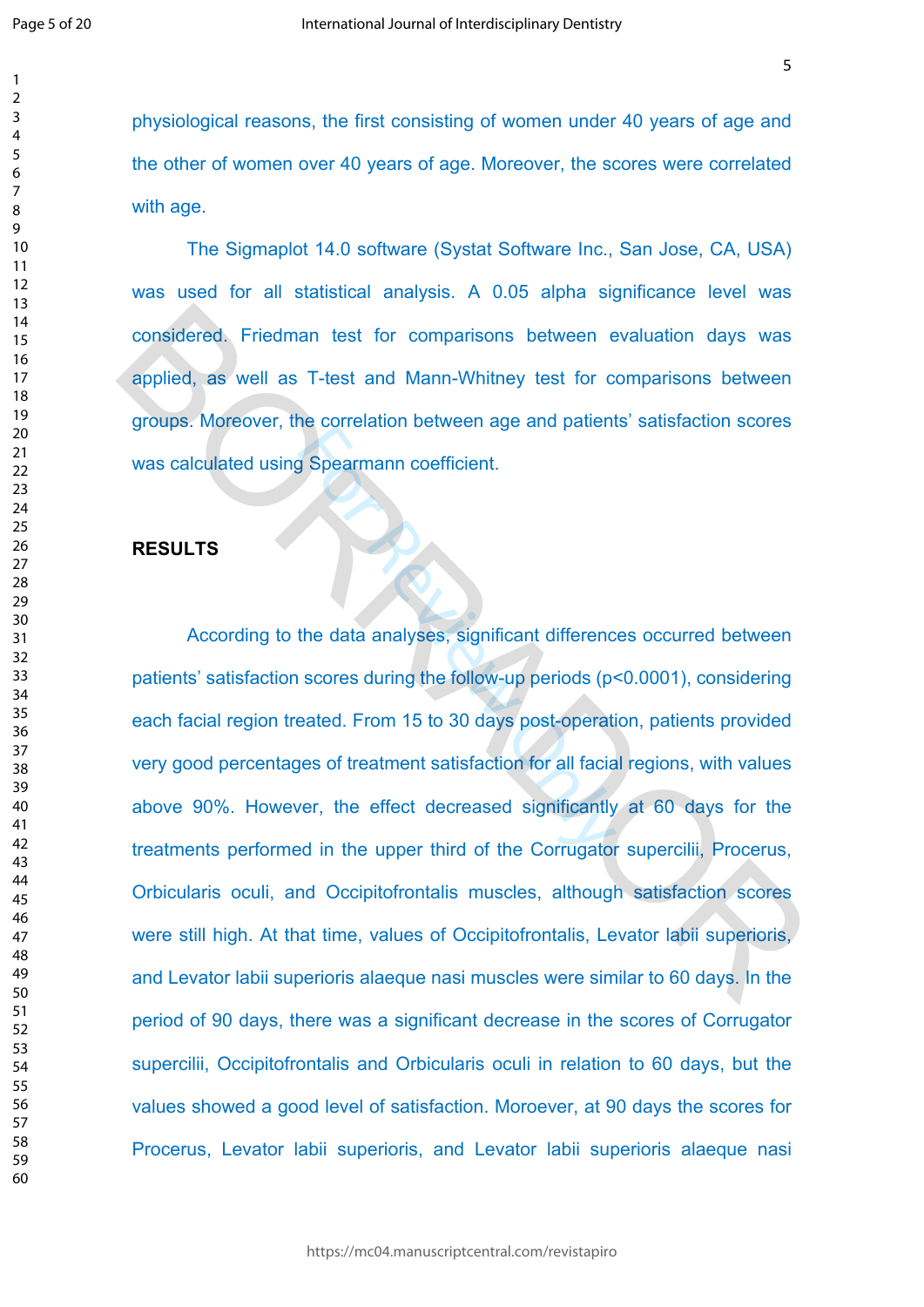muscles remained similar to the scores at 60 days, also demonstrating good satisfaction of the participants. At 180 days, the scores decreased significantly in relation to other evaluation days, demonstrating low satisfaction in relation to the clinical effects of BoNT-A for all muscles. The satisfaction scores are described in table 2.

# **(TABLE 2)**

g each evaluation day between the two<br>cant differences were found (p>0.05).<br>S were observed between age and patie<br>percilii (rs= -0.298, p=0.040) and age and<br>tofrontalis (rs= -0.287, p=0.048), mear<br>the satisfaction with th On comparing each evaluation day between the two age groups (Table 3), no statistical significant differences were found (p>0.05). However, significant negative correlations were observed between age and patient satisfaction on day 180 in *Corrugator supercilii* (rs= -0.298, p=0,040) and age and patient satisfaction on day 60 in *Occipitofrontalis* (rs= -0.287, p=0.048), meaning that the younger the age, the greater the satisfaction with the treatment in respective days and muscles. The correlations between other days and muscles were not significant. TABLE 2)<br>
On comparing each evaluation day between the two age groups (Table 3),<br>
no statistical significant differences were found (p>0.05). However, significant<br>
negative correlations were observed between age and patie

# **(TABLE 3)**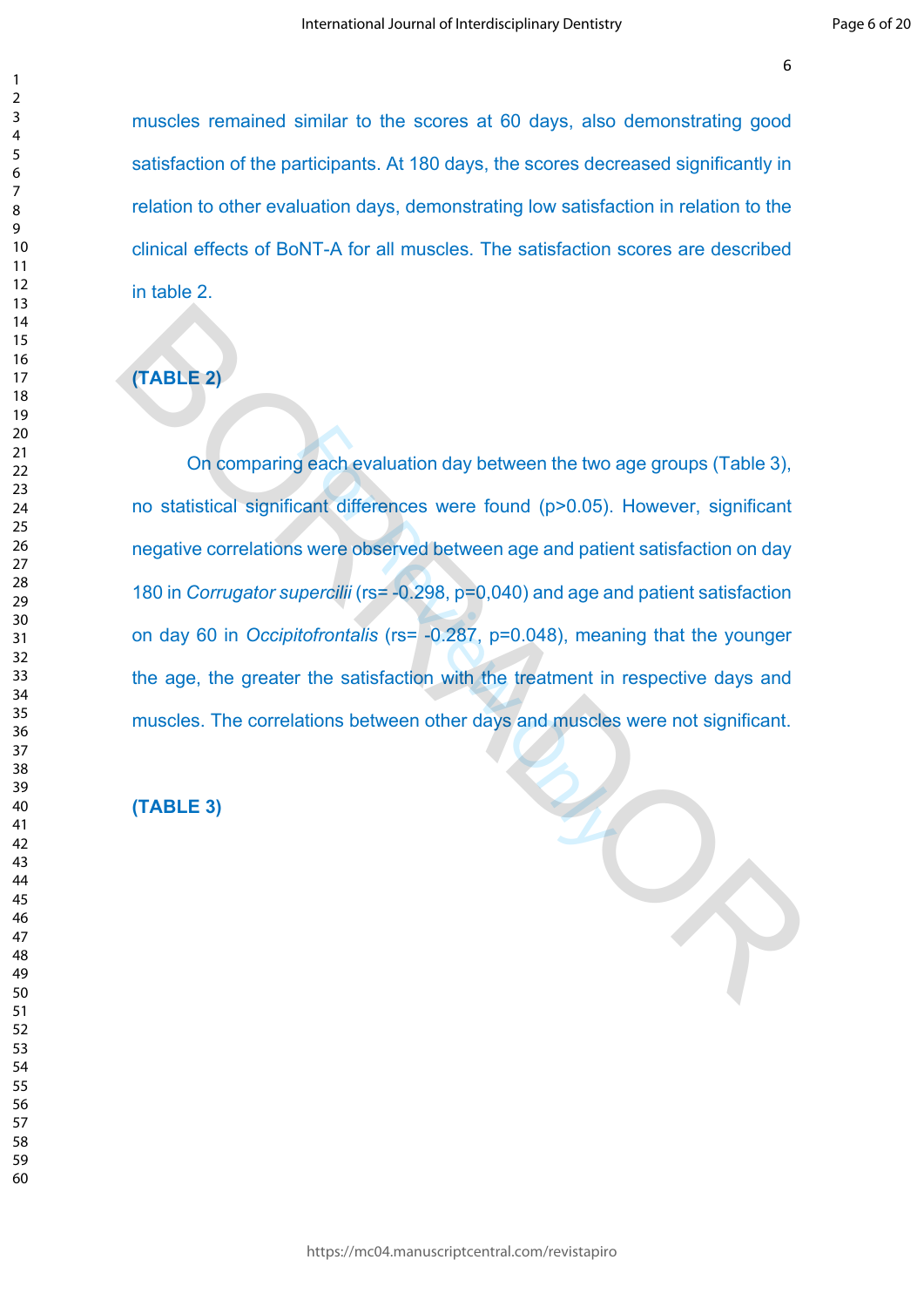$\mathbf{1}$  $\overline{2}$  $\overline{3}$  $\overline{4}$  $\overline{7}$ 

#### **DISCUSSION**

The results of this study indicate that BoNT-A is a good option for aesthetic facial treatments, including gummy smile with high patients' satisfaction until 90 days after application, but at 180 days, the effect decreased, as demonstrated by low satisfaction scores.

For all the synaptecently, 25 head (51.7 a. 2)<br>Internation, preventing muscle activity by concluded to the release of<br>a unction, preventing muscle activity by concluded to the<br>absorption of the solution of the solution of Its mechanism of action is at peripheral cholinergic synapses; cleaves the protein associated with the synaptosome, 25 kDa (SNAP-25), which is present in the neuronal plasma membrane and inhibits the release of acetylcholine (Ach) at the neuromuscular junction, preventing muscle activity by chemical denervation. The BoNT-A acts on cholinergic neurons that is it inhibits the secretion of the neurotransmitter ACh from somatic and parasympathetic nerves, as well as some sympathetic nerves. In somatic nerves, the effects of paralysis and muscle atrophy by injections of BoNT-A used cosmetically to treat facial wrinkles with skin rejuvenation and to contour the lower part of the face, calf, neck and shoulders. In the parasympathetic nervous system, BoNT-A is also used to bypass the lower and mandibular lines using atrophy of the salivary glands<sup>(10)</sup>. low satisfaction scores.<br>
Its mechanism of action is at peripheral cholinergic synapses; cleaves the<br>
protein associated with the synaptosome, 25 kDa (SNAP-25), which is present in<br>
the neuronal plasma membrane and inhibit

Thus, the predilection for females in this study occurs because of the anatomical muscle difference, which could lead to a difference in the selfperception scale (score from 0 to 100%). The anatomy is substantially different between sexes: the male skull is larger, with a different shape, it is heavier, and robust; whereas the female skull is lighter and more delicate. Men have wider forehead, with prominent superciliary arch, wider glabella, square orbit and quadrangular jaw, as well as larger skeleton and muscle structure – including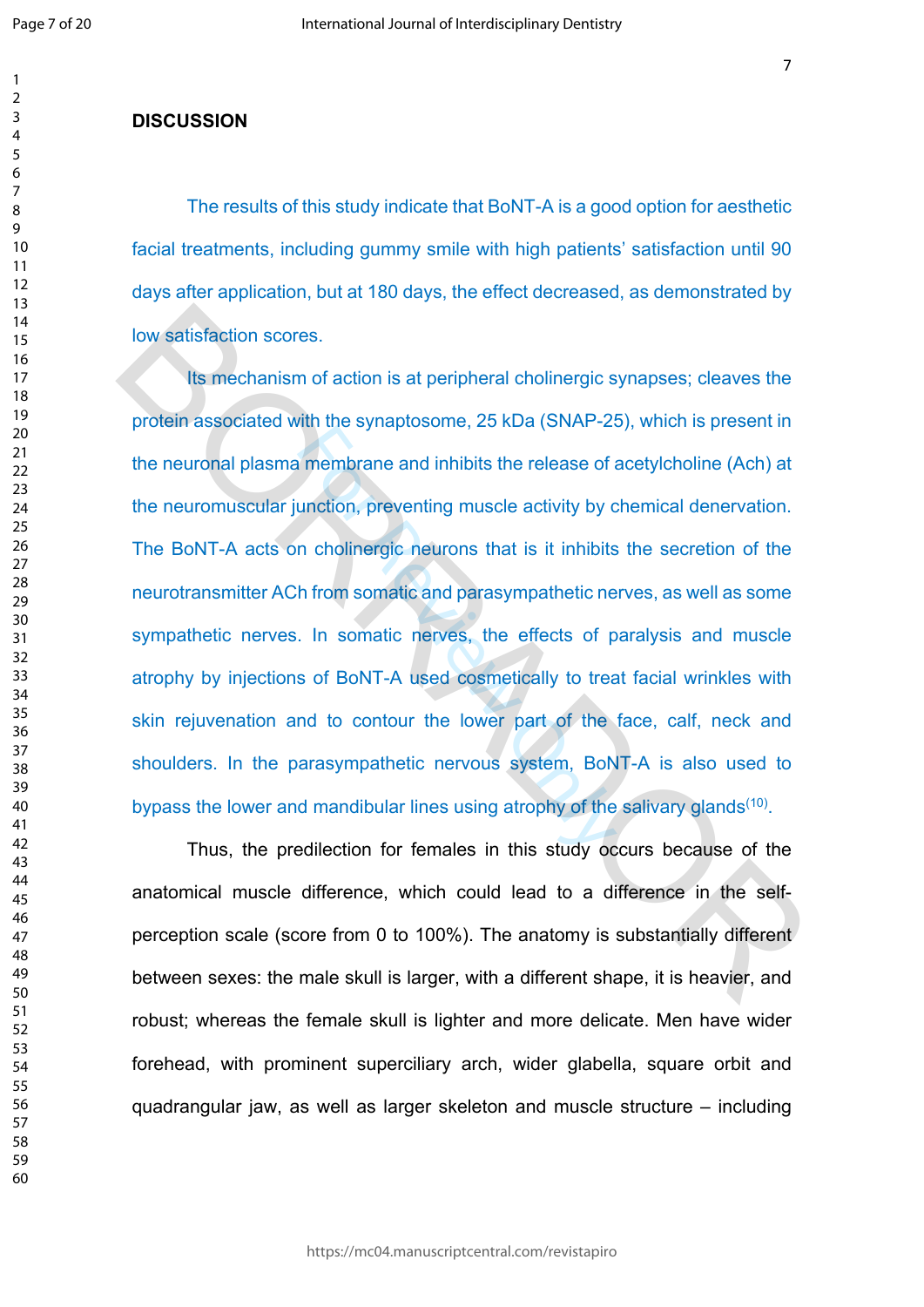muscles of the facial expression. These anatomical differences should be considered in any facial aesthetic study<sup>(11,12)</sup>.

For all the different contributions of the selection of meta-analysis study, the authors stand meta-analysis study, the authors stand tends to be stable up to at least eig main up to 12 weeks<sup>(14)</sup>. Another alternal proce The effect of BoNT-A in patients with gummy smile in this study was effective for 60 days, with a significant decrease in effectiveness after 90 days, but the scores showed good satisfaction. However, according to Mario Polo, (13); who treated 30 Hispanic individuals with gummy smile, injecting 2.5 U into each muscle with BoNT-A, reported that the gingival display gradually increased, from two weeks after injection to 24 weeks, but at 24 weeks, the average gingival display had not yet returneed to baseline values. In a 2018 systematic review and meta-analysis study, the authors state that a significant effect of the treatment tends to be stable up to at least eight weeks of follow-up and the effect can remain up to 12 weeks<sup> $(14)$ </sup>. Another alternative for gummy smile would be a surgical procedure, however, Gregnanin and Aulestia-Viera, 2017; concluded in their study that the surgical procedure – besides being more invasive – does not promote the result expected by the patient, and BoNT-A is a fast and effective option for correcting the gummy smile, as long as the correct amount of BoNT-A is respected according to the type of smile<sup>(15)</sup>.  $2008^{(15)}$ ; who treated 30 Hispanic individuals with gummy smile, injecting 2.5 U<br>into each muscle with BoNT-A, reported that the gingival display gradually<br>increased, from two weeks after injection to 24 weeks, but at 2

On the other hand, the longevity of BoNT-A in the occipitofrontalis muscle is indicated in the literature to last on average from three to four months<sup>(16,17)</sup>. The glabella region – comprising the procerus, corrugator supercilii, and orbicularis oculi muscles. In a 2016 a study<sup> $(18)$ </sup> composed of women aged from 18 to 64 years, with six months of follow-up, received a total dose of 50 U and two different volumes of injection, and both the double volume of BoNT-A injection and the marked volume of injection provide excellent efficacy, with early onset of the effect and durability up to six months. Other studies indicate that the effect of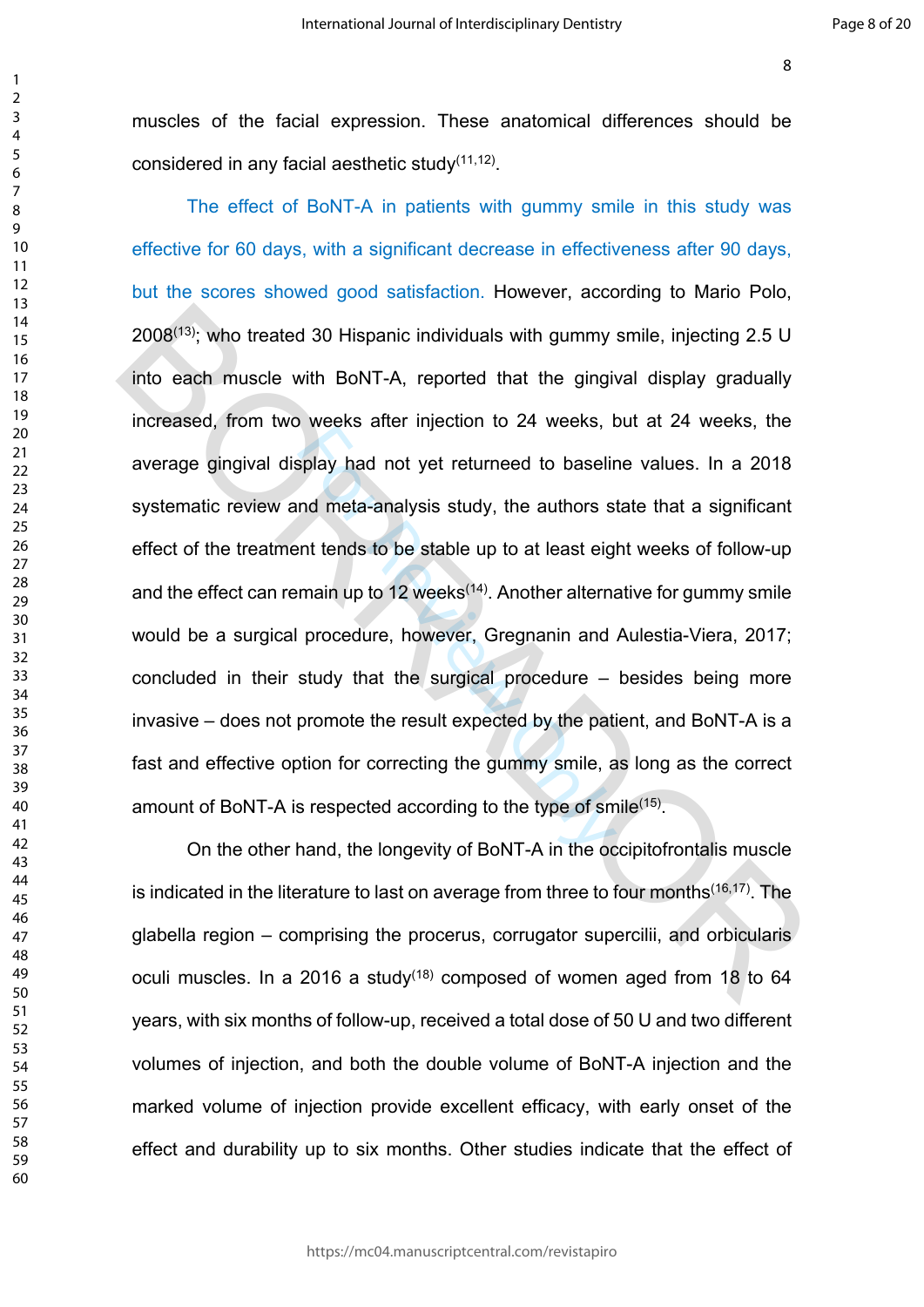$\mathbf{1}$  $\overline{2}$  $\overline{3}$  $\overline{4}$  $\overline{7}$ 

BoNT-A can be perceived two weeks after injection and it can last some three or four months, rarely exceeding six months<sup> $(19,20)$ </sup>. Also, other studies indicate that the BoNT-A effect hardly lasts up to six months<sup> $(21)$ </sup>. Thus, patients can expect from the treatment with BoNT-A – for hyperkinetic facial lines – three months of efficiency; effects after the fourth month, depend on the facial area, dose, and formulation. Age, gender, and combined, repeated and previous treatments also affect the efficacy of the procedure<sup>(22)</sup>. Nevertheless, in the present study a negative significant correlation between age and the effectiveness of BoNT-A in the occipitofrontalis muscle at 90 days was found, meaning that after three months of application younger women were more satisfied with the treatment.

muscle at 90 days was found, mean younger women were more satisfied<br>to be taken into account, as aging cause<br>under 40 and over 40, significant interest at 180 days were ob<br>atient satisfaction at 180 days were ob<br>40) and at Age must also be taken into account, as aging causes flaccidity <sup>(23)</sup>. Thus, comparing women under 40 and over 40, significant negative correlations between age and patient satisfaction at 180 days were observed in *Corrugator supercilii* (p = 0.040) and at 60 days in *Occipitofrontalis* (p = 0.048), demonstrating that women under 40 have a better voluntary perception of these muscles. formulation. Age, gender, and combined, repeated and previous treatments also<br>affect the efficacy of the procedure<sup>(22)</sup>, Nevertheless, in the present study a<br>negative significant correlation between age and the effective

Therefore, anatomical changes, skin, soft and bone tissues, and soft tissue descent contribute to the appearance of facial aging, in addition to this physiological and anatomical perception. Bone changes with aging seem to contribute to changes in facial aging, enlargement of the skull and frontal sinuses can increase the superciliary arch. The lack of bone support can contribute to the loss of volume under the eyebrow and descent of the eyebrow tissues. Thus, an understanding of the anatomical changes of aging and the perception of these changes can lead to more appropriate therapy (24).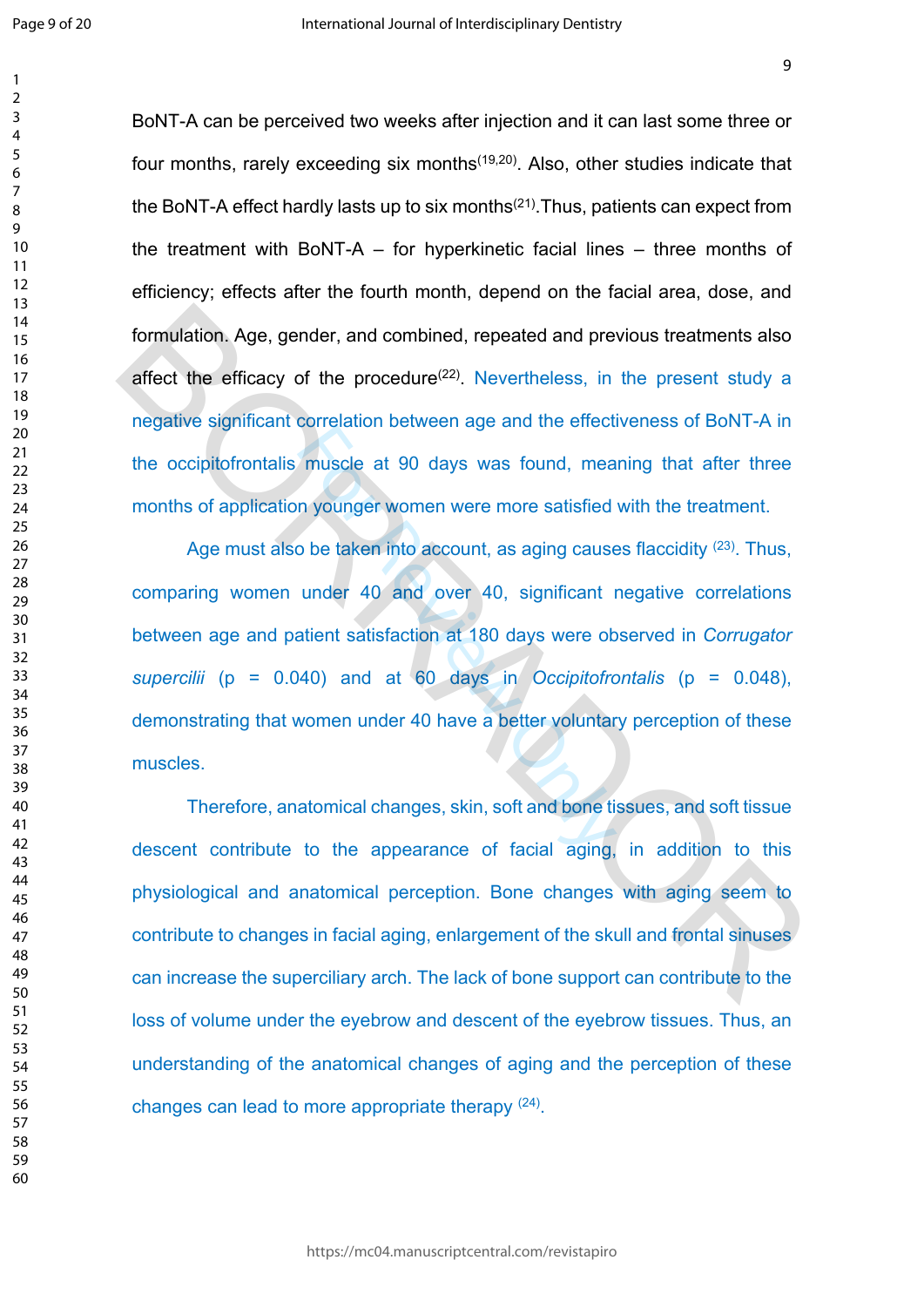Our study suggests that treatment with BoNT-A for aesthetic facial treatments was effective for up to 90 days, depending on the treated muscle, and at 180 days all muscles differed significantly from other days, showing low satisfaction with the treatment. In the comparative analyzes between women under 40 and over 40 years of age, there was no significant difference. However, the muscles Corrugator supercilii and Occipitofrontalis, showed a negative correlation in women under 40 years. Reinforcing, the importance of the patient to follow up with the clinician so that he can observe the correct dose in order to avoid overdosing or unnecessary recurrent injection.

bunnecessary recurrent injection.<br>
sive understanding of the aesthetic indicative vertex system, in combination<br>
sixe and conditions such as dosage,<br>
teristics and injection techniques<br>
NT-A. In this way, more sophisticate A comprehensive understanding of the aesthetic indications related to the BoNT-A cholinergic nervous system, in combination with associated physiological factors and conditions such as dosage, volume and dilution, distribution characteristics and injection techniques can influence the effectiveness of BoNT-A. In this way, more sophisticated treatment techniques and management policies to obtain the best effectiveness can be achieved, minimizing effects and helping to expand new advanced clinical indications for the cosmetic use of BoNT-A<sup>(12)</sup>. the muscles Corrugator supercilii and Occipitofrontalis, showed a negative<br>correlation in women under 40 years. Reinforcing, the importance of the patient<br>to follow up with the dinician so that he can observe the correct d

Although this study demonstrated the effectiveness of BoNT-A, we have as limitation the method of satisfaction rate of the treatment reported by the patient, with the responses on a verbal analog scale, ranging from 0 to 100%, being a subjective evaluation method. However, further studies regarding optimal doses of BoNT-A are necessary, for each specific muscle, as well as for the time required for the next application, so that the patient receives a new dose only when necessary.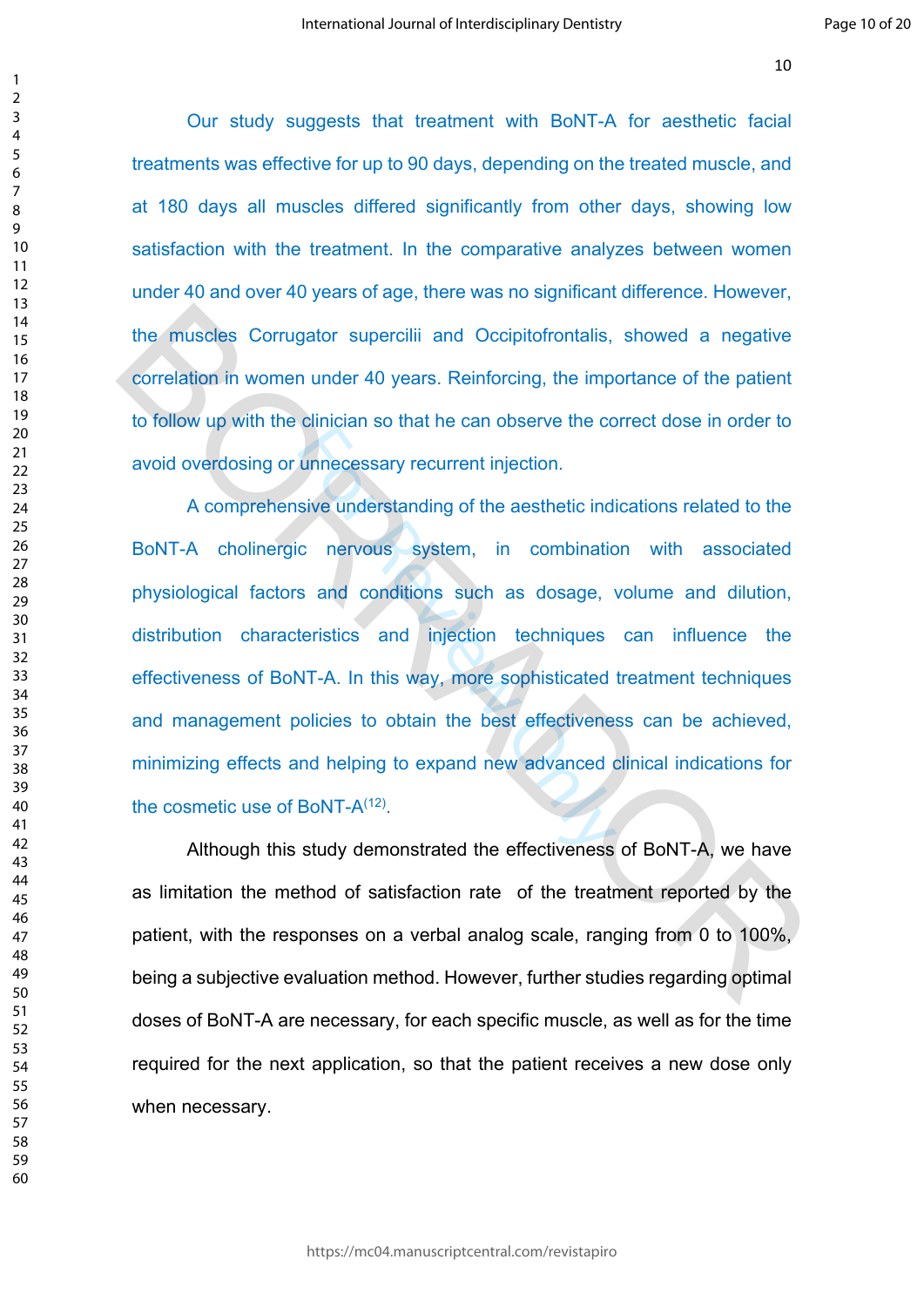However, our study contributes with its data compilation, its way of systematizing knowledge on the injection of BoNT-A for facial aesthetic treatments – including gummy smile – demonstrating the period of effectiveness of the BoNT-A based on the ideal minimum dosages in the muscles of facial expression.

# **CONCLUSION**

was applied in muscles of facial expression and the properties for up to 90 days, between<br>For the comparative analyzes between<br>For the was no significant differences. The BoNT-A was applied in muscles of facial expression, with attested satisfaction effect by participants for up to 90 days, but at 180 days the satisfaction was low. In the comparative analyzes between women under 40 and over 40 years of age, there was no significant differences. The BoNT-A was applied in muscles of facial expression, with attested<br>satisfaction effect by participants for up to 90 days, but at 180 days the<br>satisfaction was low. In the comparative analyzes between women under 40 and<br>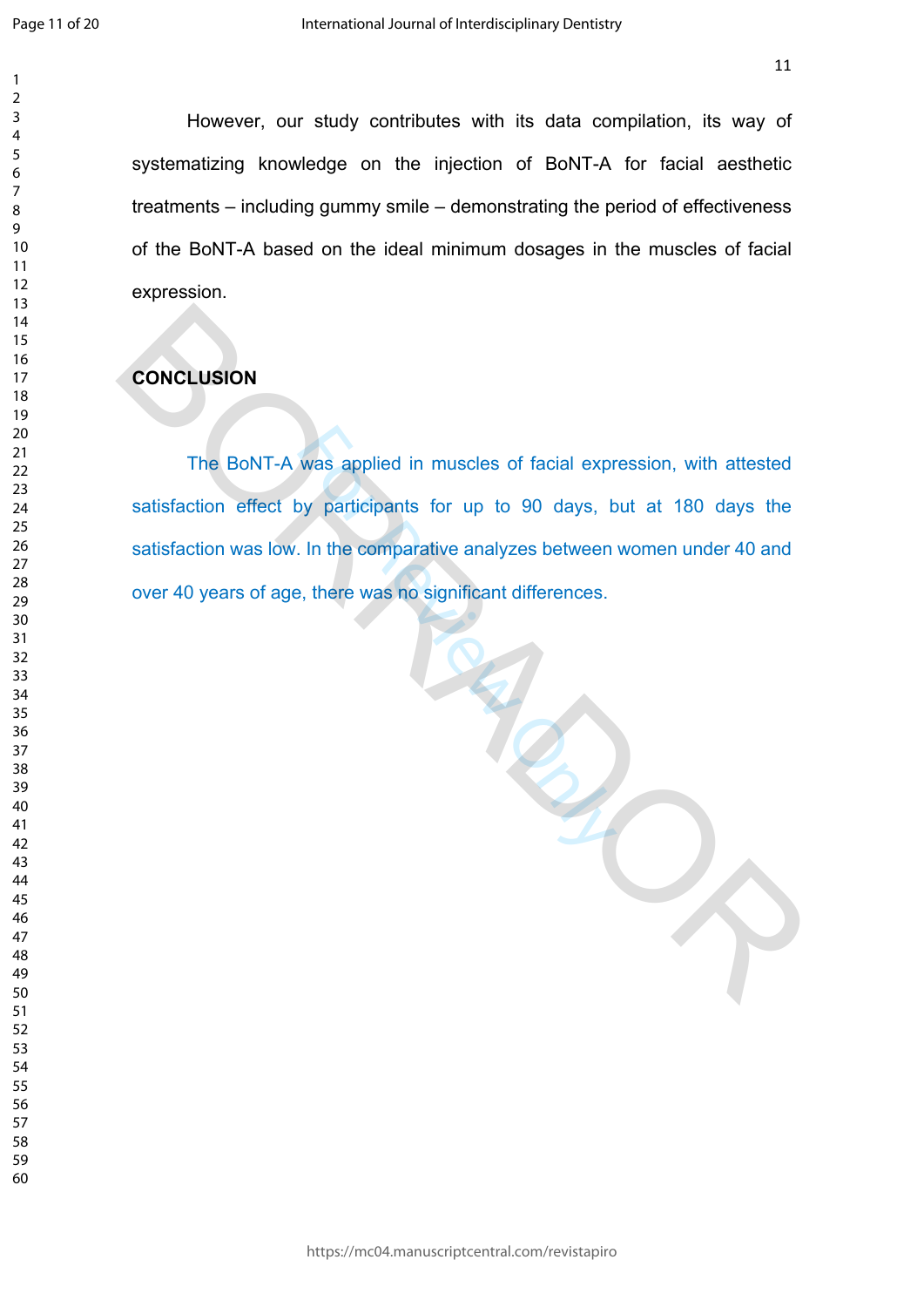### **REFERENCES**

**1.** Barbero P, Busso M, Artusi CA, De Mercanti S, Tinivella M, Veltri A, et al. Ultrasound-guided Botulinum Toxin-A Injections: A Method of Treating Sialorrhea. J Vis Exp. 2016 Nov 9;(117):54606. doi: 10.3791/54606.

**2.** Rizzatti-Barbosa CM, Albergaria-Barbosa JR. Toxina botulínica em Odontologia. Rio de Janeiro, Elsevier, 2017, 220p.

**3.** Baumann L, Dayan S, Connolly S, Silverberg N, Lei X, Drinkwater A, et al. Duration of Clinical Efficacy of OnabotulinumtoxinA in Crow's Feet Lines: Results from Two Multicenter, Randomized, Controlled Trials. Dermatol Surg. 2016 May;42(5):598-607. doi: 10.1097/DSS.0000000000000757. Odontologia. Rio de Janeiro, Elsevier, 2017, 220p.<br>
3. Baumann L, Dayan S, Connolly S, Silverberg N, Lei X, Drinkwater A, et al.<br>
Duration of Clinical Efficacy of OnabotulinumtoxinA in Crow's Feet Lines: Results<br>
from Two

**4.** Dover JS, Monheit G, Greener M, Pickett A. Botulinum Toxin in Aesthetic Medicine: Myths and Realities. Dermatol Surg. 2018 Feb;44(2):249-260. doi: 10.1097/DSS.0000000000001277.

Example 12 Chaptermannermanner in Standard International Controlled Trials. Depthenic 10.1097/DSS.00000000000000757<br>
The Realities. Dermatol Surg. 2018 Feldono00000001277.<br>
Velch K, Coquis-Knezek S. Abobotulin<br>
Example 201 **5.** Warren H, Welch K, Coquis-Knezek S. AbobotulinumtoxinA for Facial Rejuvenation: What Affects the Duration of Efficacy? Plast Surg Nurs. 2020 Jan/Mar;40(1):37-44. doi: 10.1097/PSN.0000000000000292.

**6.** Rossetto O, Pirazzini M, Montecucco C. Botulinum neurotoxins: genetic, structural and mechanistic insights. Nat Rev Microbiol. 2014 Aug;12(8):535-49. doi: 10.1038/nrmicro3295

**7.** Hallett M. Explanation of timing of botulinum neurotoxin effects, onset and duration, and clinical ways of influencing them. Toxicon. 2015 Dec 1;107(Pt A):64-7. doi: 10.1016/j.toxicon.2015.07.013.

**8.** Brandt F, Swanson N, Baumann L, Huber B. Randomized, placebocontrolled study of a new botulinum toxin type a for treatment of glabellar lines: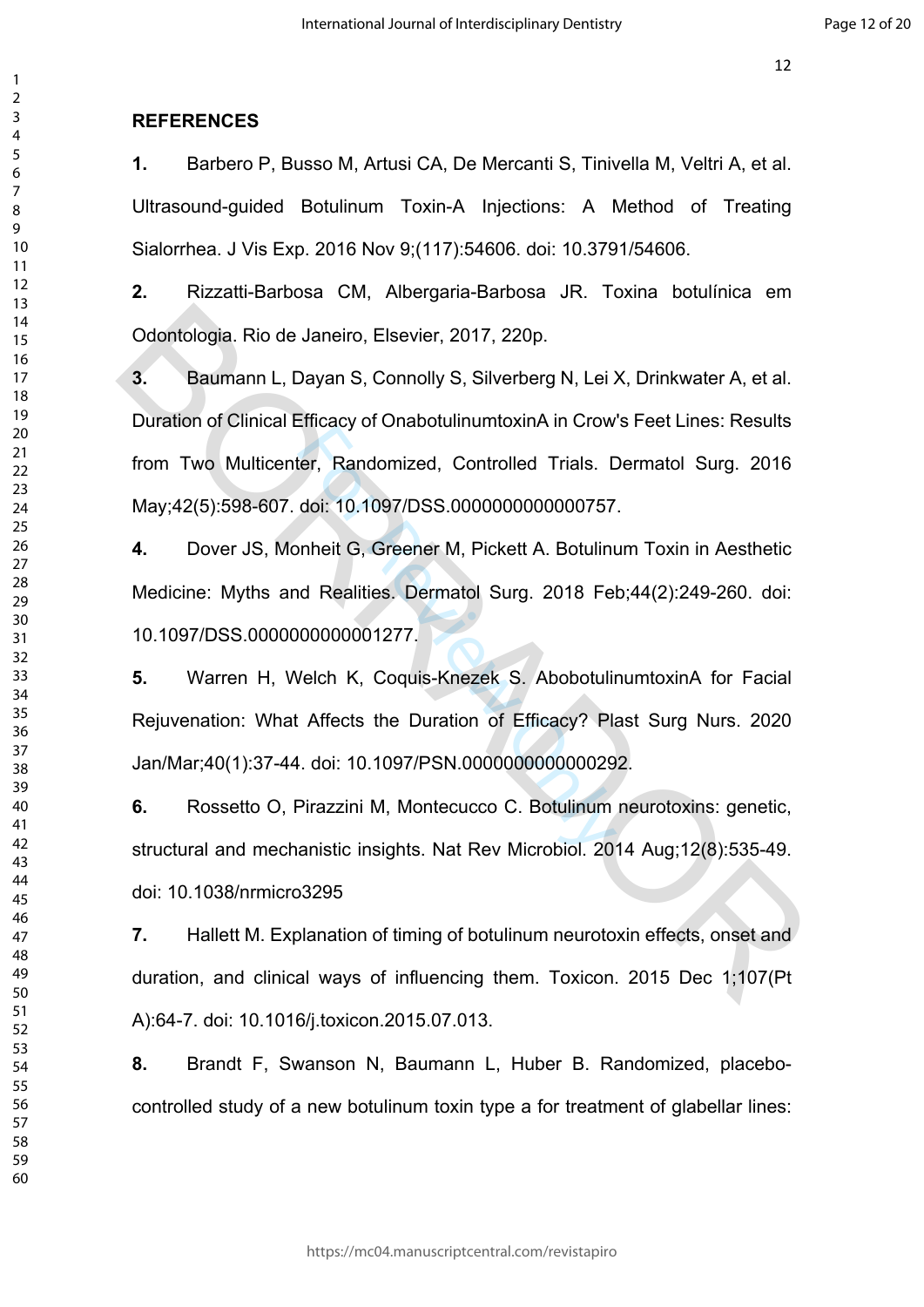$\mathbf{1}$  $\overline{2}$  $\overline{3}$  $\overline{4}$  efficacy and safety. Dermatol Surg. 2009 Dec;35(12):1893-901. doi: 10.1111/j.1524-4725.2009.01235.x.

**9.** Ogden S, Griffiths TW. A review of minimally invasive cosmetic procedures. Br J Dermatol. 2008 Nov;159(5):1036-50. doi: 10.1111/j.1365- 2133.2008.08845.x.

**10.** Park, Mee Young, Ahn, Ki Young. Scientific review of the aesthetic uses of botulinum toxin type A. Archives of Craniofacial Surgery 2021;22(1):1-10. DOI: https://doi.org/10.7181/acfs.2021.00003

**11.** Keaney TC, Alster TS. Botulinum toxin in men: review of relevant anatomy and clinical trial data. Dermatol Surg. 2013 Oct;39(10):1434-43. doi: 10.1111/dsu.12302.

**12.** Zimbler MS, Kokoska MS, Thomas JR. Anatomy and pathophysiology of facial aging. Facial Plast Surg Clin North Am. 2001 May;9(2):179-87, vii. PMID: 11457684.

Mater TS. Botulinum toxin in men: review<br>
data. Dermatol Surg. 2013 Oct;<br>
Kokoska MS, Thomas JR. Anatomy an<br>
Plast Surg Clin North Am. 2001 May;9<br>
linum toxin type A (Botox) for the neur<br>
I display on smiling (gummy smile) **13.** Polo M. Botulinum toxin type A (Botox) for the neuromuscular correction of excessive gingival display on smiling (gummy smile). Am J Orthod Dentofacial Orthop. 2008 Feb;133(2):195-203. doi: 10.1016/j.ajodo.2007.04.033.

**14.** Chagas T A, Almeida N V, Lisboa C O, Ferreira D M T P, Mattos C T, Mucha N J. Duration of effectiveness of Botulinum toxin type A in excessive gingival display: a systematic review and meta-analysis. Braz. oral res., 2018, vol.32. https://doi.org/10.1590/1807-3107bor-2018.vol32.0030 10. Park. Mee Young, Ahn, Ki Young. Scientific review of the aesthetic uses<br>of botulinum toxin type A. Archives of Craniofacial Surgery 2021;22(1):1-10. DOI:<br>https://doi.org/10.7181/acts.2021.00003<br>11. Keaney TC, Alster TS

**15.** Gregnanin Pedron Irineu, Aulestia-Viera Patricia Verónica. La toxina botulínica como adyuvante en el tratamiento de la sonrisa gingival. Rev. Clin. Periodoncia Implantol. Rehabil. Oral, 2017 Ago; 10( 2 ): 87-89. Disponible en: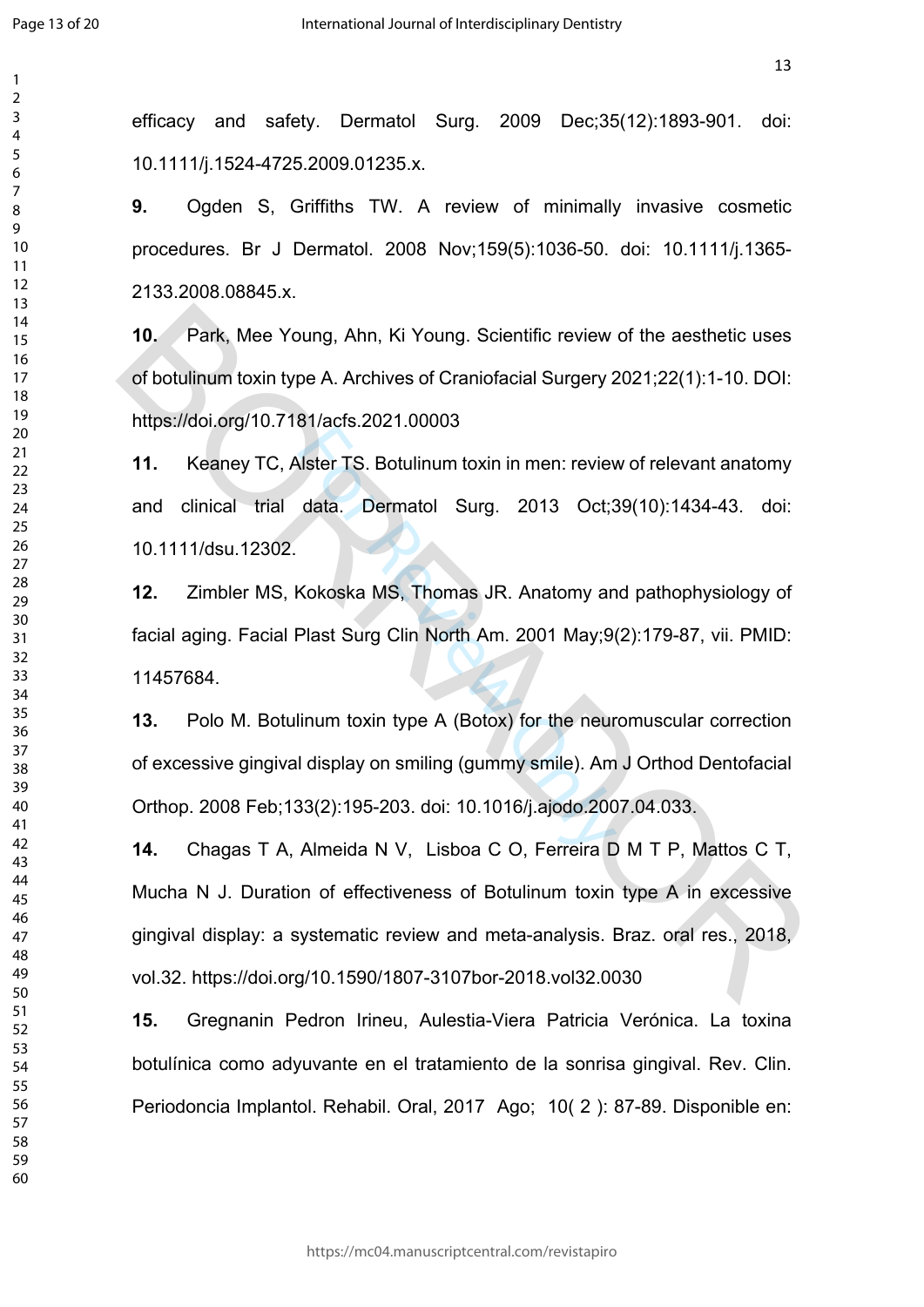https://scielo.conicyt.cl/scielo.php?script=sci\_arttext&pid=S0719-

01072017000200087&lng=es. http://dx.doi.org/10.1016/j.piro.2016.06.001.

**16.** Schlessinger J, Monheit G, Kane MA, Mendelsohn N. Time to onset of response of abobotulinumtoxina in the treatment of glabellar lines: a subset analysis of phase 3 clinical trials of a new botulinum toxin type A. Dermatol Surg. 2011 Oct;37(10):1434-42. doi: 10.1111/j.1524-4725.2011.02075.x.

**17.** Moy R, Maas C, Monheit G, Huber MB; Reloxin Investigational Group. Long-term safety and efficacy of a new botulinum toxin type A in treating glabellar lines. Arch Facial Plast Surg. 2009;11(2):77-83. doi: 10.1001/archfacial.2009.5.

ast Surg. 2009;11(2):77-83. doi: 10.100<br>Ilmohammadi M, Fagrell D, Nyberg F,<br>arative Study to Evaluate Efficacy and S<br>IlinumtoxinA in Treatment of Glabellar I<br>-76. doi: 10.1097/DSS.0000000000000<br>, Divya N, Shobha P. Botox: **18.** Punga AR, Alimohammadi M, Fagrell D, Nyberg F, Rees D, Wong C. A Randomized, Comparative Study to Evaluate Efficacy and Safety of Two Injection Volumes of AbobotulinumtoxinA in Treatment of Glabellar Lines. Dermatol Surg. 2016 Aug;42(8):967-76. doi: 10.1097/DSS.0000000000000805.

**19.** Bhushan KS, Divya N, Shobha P. Botox: Its Illuminating Frontiers of Dentistry. International Journal of Pharmaceutical Sciences Review and Research 2016; 37(1):155-62.

**20.** Wickwar S, McBain H, Newman SP, Hirani SP, Hurt C, Dunlop N, et al. Effectiveness and cost-effectiveness of a patient-initiated botulinum toxin treatment model for blepharospasm and hemifacial spasm compared to standard care: study protocol for a randomised controlled trial. Trials. 2016 Mar 9;17(1):129. doi: 10.1186/s13063-016-1263-y. 2011 Oct;37(10):1434-42. doi: 10.1111/j.1524-4725.2011.02075.x.<br>
17. Moy R, Maas C, Monheit G, Huber MB; Reloxin Investigational Group.<br>
Long-term safety and efficacy of a new botulinum toxin type A in treating glabellar<br>

**21.** Jaspers GW, Pijpe J, Jansma J. The use of botulinum toxin type A in cosmetic facial procedures. Int J Oral Maxillofac Surg. 2011 Feb;40(2):127-33. doi: 10.1016/j.ijom.2010.09.014.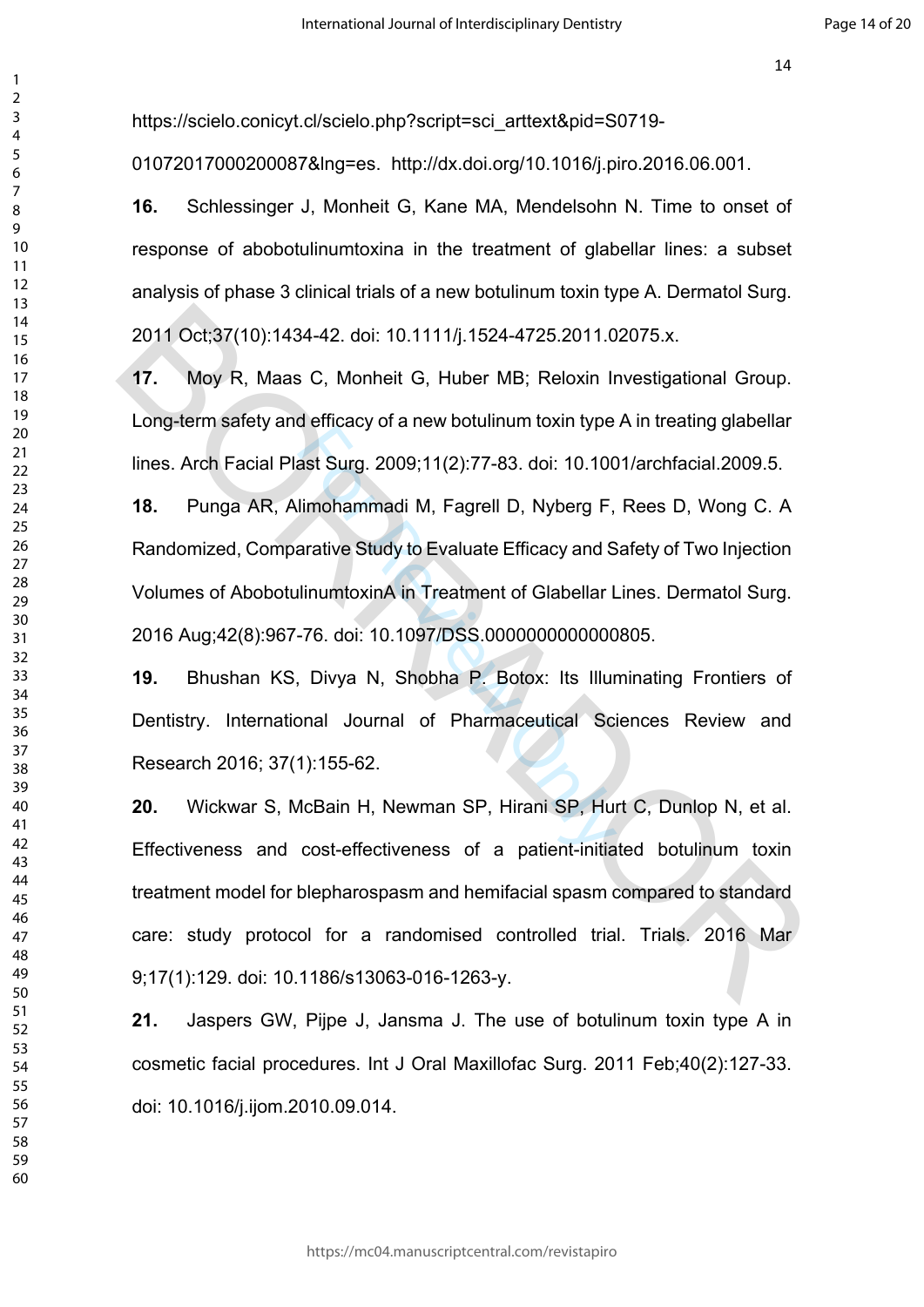$\mathbf{1}$  $\overline{2}$  $\overline{4}$  $\overline{7}$ 

**22.** Flynn TC. Botulinum toxin: examining duration of effect in facial aesthetic applications. Am J Clin Dermatol. 2010;11(3):183-99. doi: 10.2165/11530110- 000000000-00000.

**23.** van den Bosch WA, Leenders I, Mulder P. Topographic anatomy of the eyelids, and the effects of sex and age. Br J Ophthalmol. 1999 Mar;83(3):347-52. doi: 10.1136/bjo.83.3.347. PMID: 10365046

1.001. PMID: 25921563. **24.** Branham G, Holds JB. Brow/Upper lid anatomy, aging and aesthetic analysis. Facial Plast Surg Clin North Am. 2015 May;23(2):117-27. doi: 10.1016/j.fsc.2015.01.001. PMID: 25921563. doi: 10.1136/bjo.83.3.347. PMID: 10365046<br>
24. Branham G, Holds JB. Brow/Upper lid anatomy, aging and aesthetic<br>
analysis. Facial Plast Surg Clin North Am. 2015 May:23(2):117-27. doi:<br>
10.1016/j.fsc.2015.01.001. PMID: 2592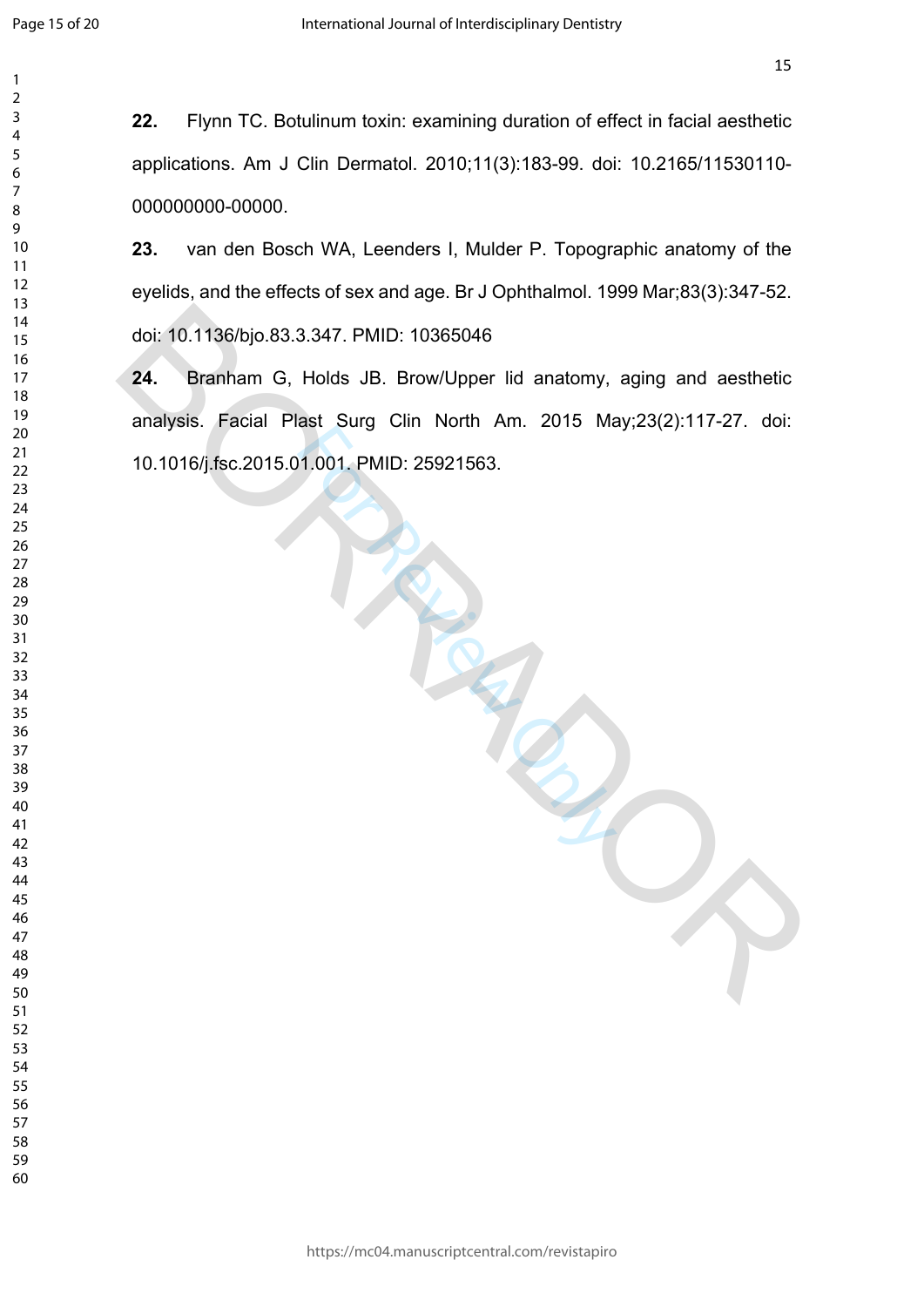**Table 1.** Description of the treated regions, muscles involved, BoNT-A dose, needle characteristics and injection angles.

|                                                                                    | Reference to the<br><b>Puncture Points</b>                                                                                                                                                                 | <b>Bont-A</b><br>Dose (U)                                                             | <b>Tri-Bevel</b><br>32g<br><b>Needle</b> | Angle of<br>Injection                                                           |
|------------------------------------------------------------------------------------|------------------------------------------------------------------------------------------------------------------------------------------------------------------------------------------------------------|---------------------------------------------------------------------------------------|------------------------------------------|---------------------------------------------------------------------------------|
| <b>Gummy smile</b>                                                                 |                                                                                                                                                                                                            |                                                                                       |                                          |                                                                                 |
| Levator labii superioris (n=15)<br>Levator labii superioris<br>alaeque nasi (n=12) | Horizontal - 10mm from<br>the ala nasi; vertical $-30$<br>of<br>the<br>labial<br>mm<br>of<br>commissure<br>mouth<br>(Yonsei point) with the lips<br>at rest                                                | 4 U in<br>each point                                                                  | 6 mm                                     | Perpendicular to<br>the skin surface                                            |
| <b>Frontal rhytids</b>                                                             |                                                                                                                                                                                                            |                                                                                       |                                          |                                                                                 |
| Occipitofrontalis (n=48)                                                           | Rhytids identified when<br>expressing "fright."<br>V-shaped injection,<br>based on the limited area<br>between vertical lines<br>passing through the distal<br>of the iris and 10 mm<br>above the eyebrows | Five to<br>eight<br>points<br>within the<br>security<br>area, 2 U<br>in each<br>point | 4 mm                                     | Perpendicular to<br>the skin surface                                            |
| <b>Glabella</b>                                                                    |                                                                                                                                                                                                            |                                                                                       |                                          |                                                                                 |
| Procerus (n=27)<br>Corrugator supercilii (n=45)                                    | Muscle identified when<br>expressing "anger."                                                                                                                                                              | From 3 to<br>4 U in<br>each point                                                     | 6 mm                                     | Perpendicular to<br>the skin surface                                            |
| <b>Periorbital lines</b>                                                           |                                                                                                                                                                                                            |                                                                                       |                                          |                                                                                 |
| Orbicularis oculi (n=46)                                                           | Muscle identified when<br>expressing a "fake smile,"<br>keeping 10 mm of<br>distance from the lateral<br>of the rima palpebrarum,<br>above the upper margin<br>of the zygomatic bone                       | $1U$ in<br>each point                                                                 | 4 mm                                     | 45° angle to the<br>skin surface,<br>towards the<br>lateral side of<br>the face |
|                                                                                    |                                                                                                                                                                                                            |                                                                                       |                                          |                                                                                 |
|                                                                                    |                                                                                                                                                                                                            |                                                                                       |                                          |                                                                                 |
|                                                                                    |                                                                                                                                                                                                            |                                                                                       |                                          |                                                                                 |
|                                                                                    |                                                                                                                                                                                                            |                                                                                       |                                          |                                                                                 |
|                                                                                    |                                                                                                                                                                                                            |                                                                                       |                                          |                                                                                 |

54 55

- 56 57
- 58 59
- 60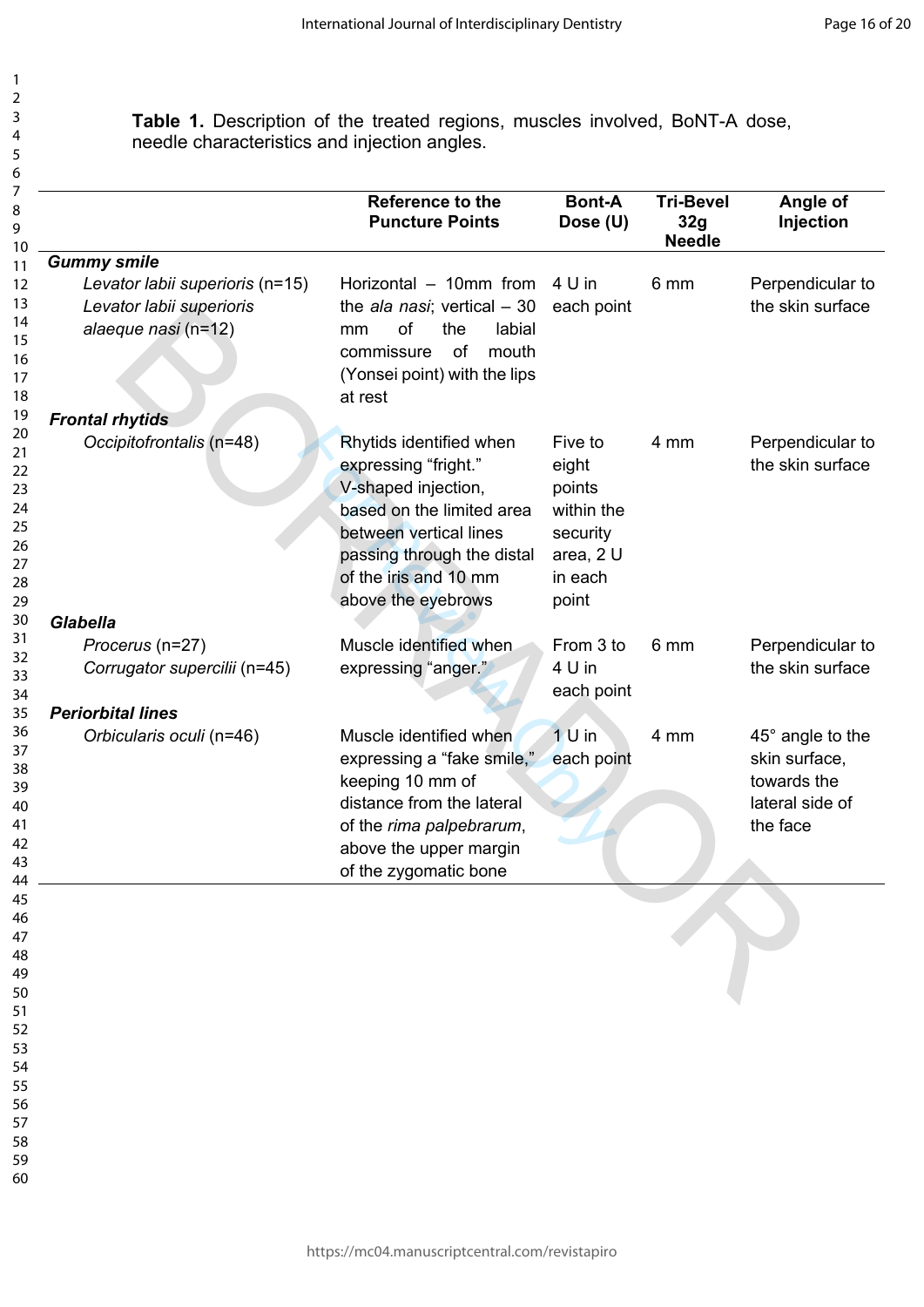$\mathbf{1}$  $\overline{2}$  $\overline{3}$  $\overline{4}$ 5 6

**Table 2.** Satisfaction scores on the effects of the treatment with BoNT-A on the muscles of expression and number of patients who received the treatment, according to the evaluation periods. Values are expressed as Mean (standard deviation).

|                                                                                      |                            | Satisfaction scores (%) in the evaluation periods |                             |                            |                            |  |  |  |
|--------------------------------------------------------------------------------------|----------------------------|---------------------------------------------------|-----------------------------|----------------------------|----------------------------|--|--|--|
|                                                                                      | 15 Days                    | 30 Days                                           | 60 Days                     | 90 Days                    | 180 Days                   |  |  |  |
| Corrugator supercilii (n=48)                                                         | 97.92 (6.83) <sup>A</sup>  | 96.46 (8.63) <sup>A</sup>                         | 89.58 (22.40) <sup>B</sup>  | 79.38 (33.29) <sup>C</sup> | 8.54 (19.02) <sup>D</sup>  |  |  |  |
| Procerus (n=28)                                                                      | $98.57(5.91)^A$            | $96.79(8.63)^A$                                   | 86.43 (27.78) <sup>B</sup>  | 86.43 (27.78) <sup>B</sup> | 9.64 $(20.27)^C$           |  |  |  |
| Occipitofrontalis (n=48)                                                             | 96.04 (15.67) <sup>A</sup> | 94.38 (16.62) <sup>AB</sup>                       | 88.13 (26.07) <sup>B</sup>  | 71.46 (39.68) <sup>C</sup> | 10.00 (22.41) <sup>D</sup> |  |  |  |
| Orbicularis oculi<br>$(n=46)$                                                        | 95.00 (16.43) <sup>A</sup> | 93.91 (16.93) <sup>A</sup>                        | 83.04 (31.82) <sup>B</sup>  | 70.43 (40.11) <sup>C</sup> | 10.22 (22.26) <sup>D</sup> |  |  |  |
| Levator labii superioris<br>$(n=15)$                                                 | 97.33 (7.99) <sup>A</sup>  | 97.33 (7.99) <sup>A</sup>                         | 88.67 (26.42) <sup>AB</sup> | 81.33 (34.82) <sup>B</sup> | 10.00 $(26.46)^{C}$        |  |  |  |
| Levator labii superioris<br>alaeque nasi (n=13)                                      | 93.85 (15.57) <sup>A</sup> | 91.54 (23.04) <sup>A</sup>                        | 88.46 (23.04) <sup>AB</sup> | 86.15 (28.44) <sup>B</sup> | 11.54 $(28.24)^{C}$        |  |  |  |
| *Friedman test (P< 0.001); Durbin-Conover for pairwise comparisons (P< 0.05).        |                            |                                                   |                             |                            |                            |  |  |  |
| *Values followed by different letters represent statistically significant difference |                            |                                                   |                             |                            |                            |  |  |  |
| $(P< 0.05)$ .                                                                        |                            |                                                   |                             |                            |                            |  |  |  |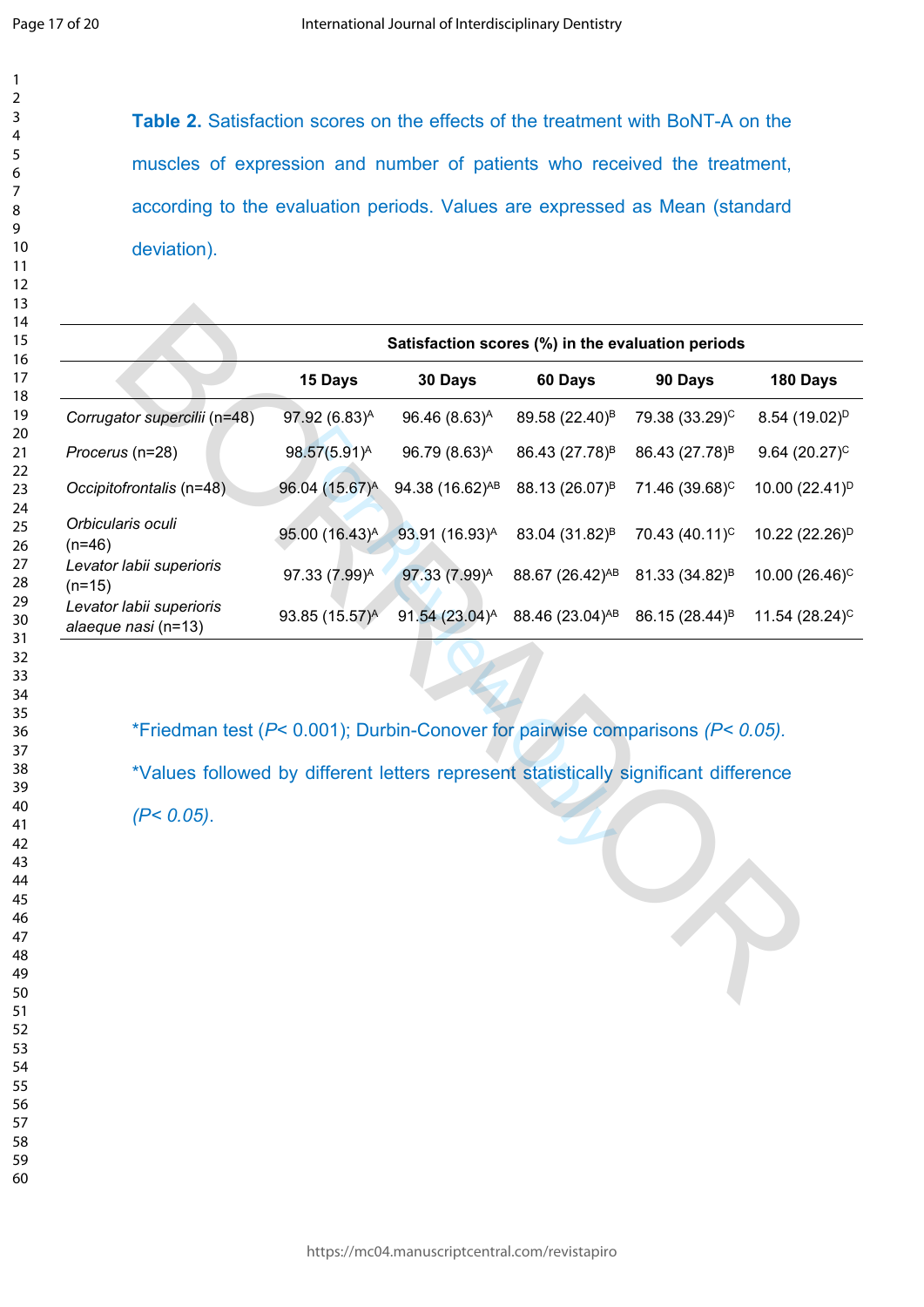# **Table 3.** Descriptive data on the perceived efficacy of aesthetic treatment with

BoNT-A in women under 40 years old and over 40 years old on follow-up days.

| 7                                     |                         |         |                                                               |        |         |         |         |         |          |         |
|---------------------------------------|-------------------------|---------|---------------------------------------------------------------|--------|---------|---------|---------|---------|----------|---------|
| 8<br>9                                | 15 days                 |         | 30 days                                                       |        | 60 days |         | 90 days |         | 180 days |         |
| 10<br>Age<br>11                       | <40                     | $>40$   | <40                                                           | >40    | $<$ 40  | >40     | <40     | >40     | <40      | >40     |
| 12 Corrugator supercilii              |                         |         |                                                               |        |         |         |         |         |          |         |
| $13 < 40$ n=16; > 40                  | 98.75                   | 97.50   | 97.50                                                         | 95.94  | 88.13   | 90.31   | 86.25   | 75.94   | 18.13    | 3.75    |
| $\frac{14}{15}$ n=32                  | (5.00)                  | (7.62)  | (6.83)                                                        | (9.46) | (27.13) | (20.08) | (27.29) | (35.82) | (28.34)  | (9.42)  |
| <sup>16</sup> Procerus                |                         |         |                                                               |        |         |         |         |         |          |         |
| 17<br>< 40 n=6; > 40 n=22             | 100.00                  | 98.18   | 96.67                                                         | 96.82  | 88.33   | 85.91   | 88.33   | 85.91   | 8.33     | 10.00   |
| 18<br>19                              | (0.00)                  | (6.65)  | (8.17)                                                        | (8.94) | (20.41) | (29.87) | (20.41) | (29.87) | (13.29)  | (22.04) |
| 20                                    |                         |         |                                                               |        |         |         |         |         |          |         |
| $\frac{1}{21}$ Occipitofrontalis      |                         |         |                                                               |        |         |         |         |         |          |         |
| $22 < 40$ n=12; > 40                  | 98.33                   | 95.28   | 98.33                                                         | 93.06( | 94.17   | 86.11   | 80.00   | 68.61   | 11.67    | 9.44    |
| 23 n=36                               | (5.77)                  | (17.81) | (5.77)                                                        | 18.80) | (15.05) | (28.71) | (31.04) | (42.17) | (23.68)  | (22.29) |
| 24<br><sub>25</sub> Orbicularis oculi |                         |         |                                                               |        |         |         |         |         |          |         |
| $26 < 40$ n=13; > 40                  | 88.46                   | 97.58   | 88.46                                                         | 96.06  | 76.92   | 85.45   | 72.31   | 69.70   | 12.31    | 9.39    |
| $27 n = 33$                           | (28.24)                 | (7.51)  | (28.24)                                                       | (9.33) | (37.50) | (29.59) | (36.32) | (42.02) | (24.21)  | (21.79) |
| 28                                    |                         |         |                                                               |        |         |         |         |         |          |         |
| 29 Levator labii superiores           |                         |         |                                                               |        |         |         |         |         |          |         |
| $30 < 40$ n=8; > 40 n=7<br>31         | 96.25                   | 98.57   | 96.25                                                         | 98.57  | 93.75   | 82.86   | 80.00   | 82.86   | 8.75     | 11.43   |
| 32                                    | (10.61)                 | (3.78)  | (10.61)                                                       | (3.78) | (11.88) | (37.29) | (35.05) | (37.29) | (24.75)  | (30.24) |
| 33 Levator labii superioris           |                         |         |                                                               |        |         |         |         |         |          |         |
| 34 alaeque nasi                       |                         |         |                                                               |        |         |         |         |         |          |         |
| $35 < 40$ n=9; > 40 n=4<br>36         | 91.11(1)                | 100     | 87.78                                                         | 100    | 85.56   | 95.00   | 82.22   | 95.00   | 7.78     | 20.00   |
| $37 -$                                | 8.33)                   | (0)     | (27.28)                                                       | (0)    | (26.98) | (10.00) | (33.46) | (10.00) | (23.33)  | (40.00) |
| 38                                    |                         |         |                                                               |        |         |         |         |         |          |         |
| 39                                    |                         |         | Student t test or Mann-Whitney test, when indicated, P > 0.05 |        |         |         |         |         |          |         |
| 40                                    |                         |         |                                                               |        |         |         |         |         |          |         |
| 41<br>42                              | SD - Standard deviation |         |                                                               |        |         |         |         |         |          |         |
| 43                                    |                         |         |                                                               |        |         |         |         |         |          |         |
| 44                                    |                         |         |                                                               |        |         |         |         |         |          |         |
| 45                                    |                         |         |                                                               |        |         |         |         |         |          |         |
| 46                                    |                         |         |                                                               |        |         |         |         |         |          |         |
| 47                                    |                         |         |                                                               |        |         |         |         |         |          |         |
| 48                                    |                         |         |                                                               |        |         |         |         |         |          |         |
| 49                                    |                         |         |                                                               |        |         |         |         |         |          |         |
| 50                                    |                         |         |                                                               |        |         |         |         |         |          |         |
| 51<br>52                              |                         |         |                                                               |        |         |         |         |         |          |         |
| 53                                    |                         |         |                                                               |        |         |         |         |         |          |         |
| 54                                    |                         |         |                                                               |        |         |         |         |         |          |         |
| 55                                    |                         |         |                                                               |        |         |         |         |         |          |         |

56 57

- 58
- 59 60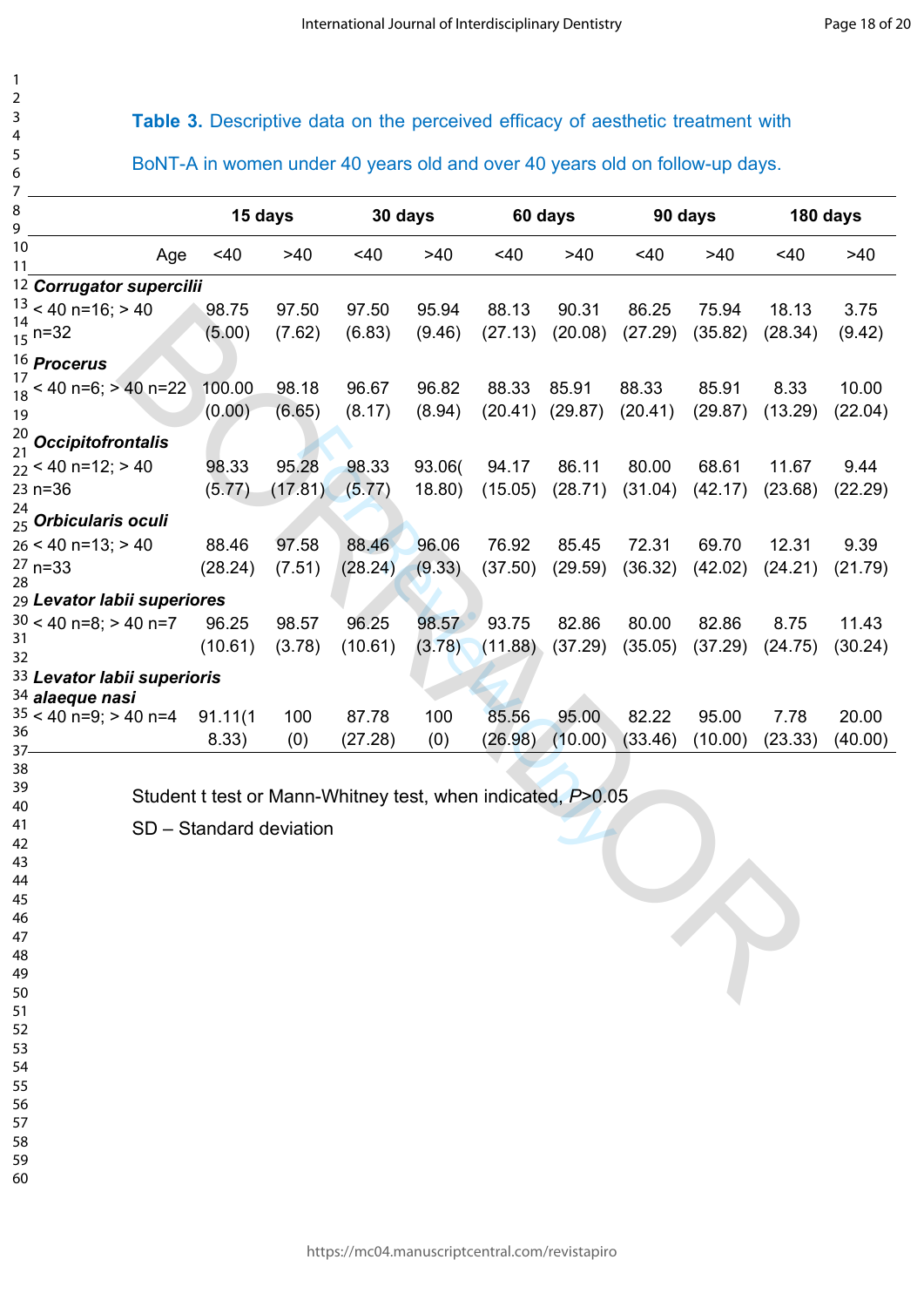#### **"CLINICAL RELEVANCE"**

For Review of BoNT-A, for each specified the ideal dose of BoNT-A, for each specified to preserve the patient so that they review the patient so that they review the patient so that they review of the patient so that they This study contributes to the way of systematizing and compiling data in aesthetic treatments with BoNT-A in the muscles of facial expression, including gummy smile, demonstrating its period of effectiveness with the minimum dosage injected into the patients' muscles. Despite the effectiveness of BoNT-A being consolidated and the wide use of it, we know that its effect is not long-lasting and its duration varies, depending on the patient's metabolism, the injection protocols followed, the muscle, and the toxin reconstitution. By injecting the ideal dose of BoNT-A, for each specific muscle and period of effectiveness, it is possible to preserve the patient so that they receive a new dose only when necessary. patients' muscles. Despite the effectiveness of BoNT-A being consolidated and the wide<br>use of it, we know that its effect is not long-lasting and its duration varies, depending on<br>the patient's metabolism, the injection pr